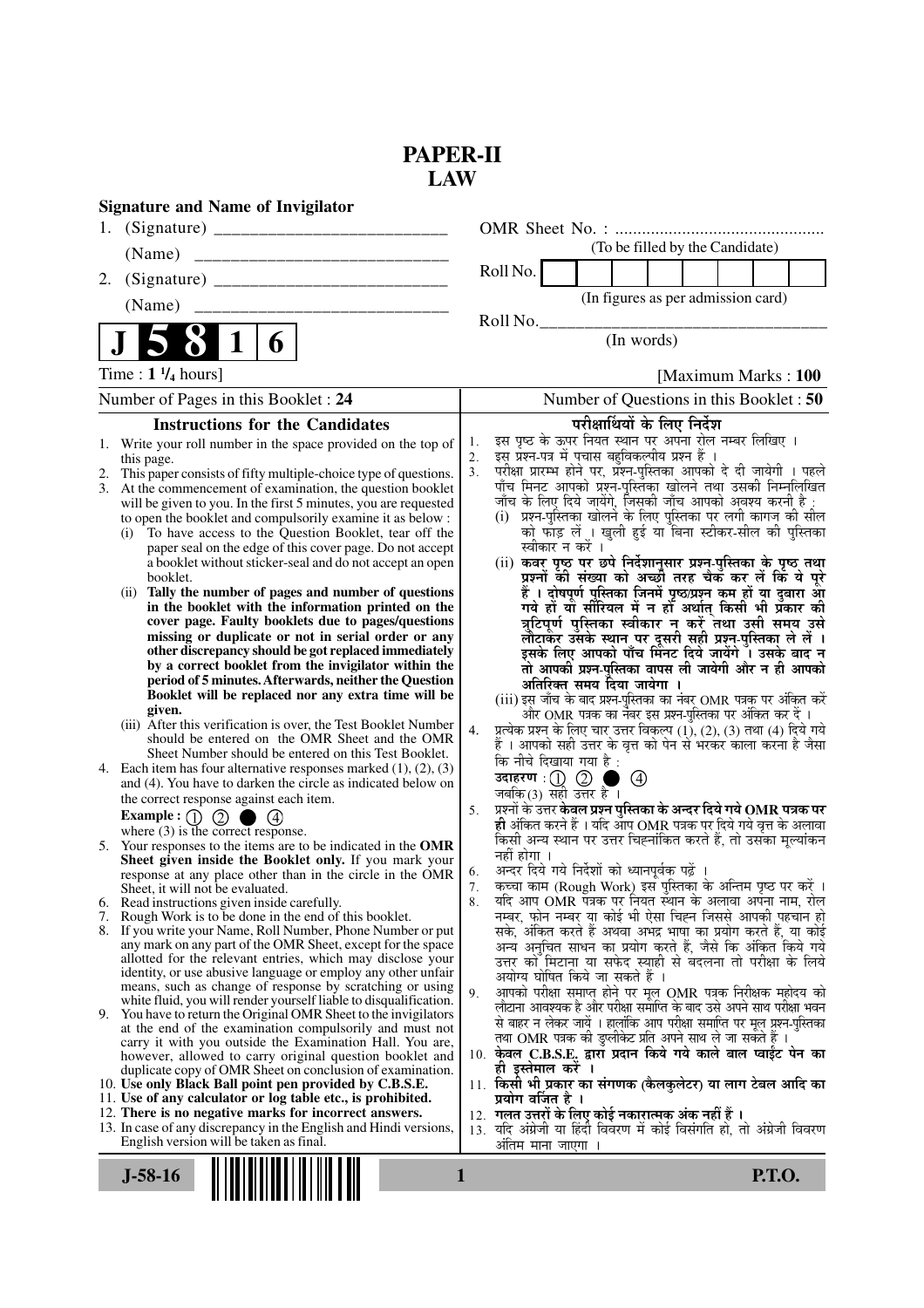# **LAW**

### **Paper – II**

- **Note :** This paper contains **fifty (50)** objective type questions of **two (2)** marks each. **All** questions are compulsory.
- **1.** The objectives of the Preamble of the Constitution of India were first
	- (1) Adopted by the Indian National Congress at its Calcutta Session.
	- (2) Spelt it out in the Indian Independence Act, 1947.
	- (3) Spelt out in the Objective Resolution moved by Jawahar Lal Nehru and adopted by the Constituent Assembly on 22nd January, 1947.
	- (4) Spelt out by the Chairman of the Drafting Committee Dr. B.R. Ambedkar and adopted on 29<sup>th</sup> January, 1947.
- **2.** In which one of the following cases the Supreme Court of India decided that 'There is no Fundamental Right to Education for a professional degree that flows from Article 21' ?
	- (1) Balbir Thomas V/s. Centre for Cellular & Molecular Biology.
	- (2) Haobijam Rita Devi V/s. Sikkim Manipal and Technology of Health Sciences University.
	- (3) P. Raveendran V/s. Union of India.
	- (4) Tumnyak Etc. V/s. AIIMS.
- **3.** Match List-I with List-II and select the correct answer using codes given below. **List – I List – II** 
	- (a) Maharshi Avadhesh V/s. Union of India (i) Organisation of Village Panchayats
	- (b) Kachchh Jal Sankat Nivaran Samiti V/s. State of Gujarat (ii) Legal Aid
	- (c) M.H. Hoskot V/s. State of Maharashtra (iii) Common Good
	- (d) State of Uttar Pradesh V/s. Pradhan Sangh (iv) Uniform Civil Code Kshettra Samiti

### **Codes :**

|     | (a)   | (b)   | (c)   | (d)  |
|-----|-------|-------|-------|------|
| (1) | (iv)  | (ii)  | (iii) | (i)  |
| (2) | (iv)  | (iii) | (i)   | (ii) |
| (3) | (iv)  | (iii) | (ii)  | (i)  |
| (4) | (iii) | (iv)  | (i)   | (ii) |

**4.** Read Assertion (A) and Reason (R) and give correct answer using the codes given below. **Assertion (A) :** High Court has no jurisdiction over the State Administrative Tribunal. **Reason (R) :** Because L. Chandrakumar V/s. Union of India has decided so.

- **Codes :**
- (1) Both (A) and (R) are right and (R) is the correct explanation of (A).
- (2) Both (A) and (R) are wrong.
- (3) (A) is right and  $(R)$  is wrong.
- (4) (A) is wrong and  $(R)$  is right.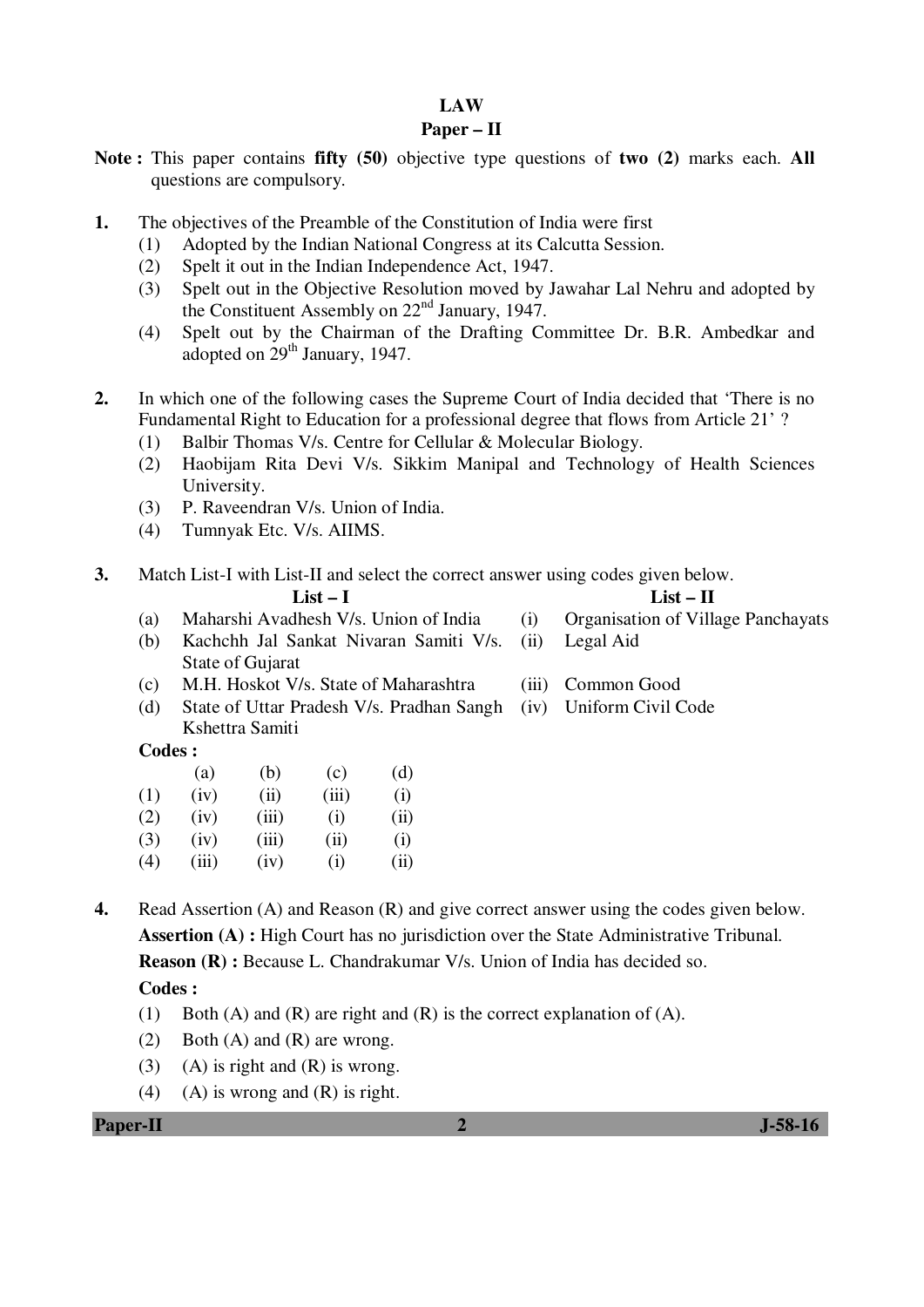# विधि

# प्रश्नपत्र – II

 $\hat{z}$ निर्देश : इस प्रश्न-पत्र में पचास (50) बहु-विकल्पीय प्रश्न हैं । प्रत्येक प्रश्न के दो (2) अंक हैं । सभी प्रश्न अनिवार्य हैं ।

- 1. भारत के संविधान की प्रस्तावना के उद्देश्यों को सर्वप्रथम
	- $(1)$  । भारतीय राष्टीय कांग्रेस ने अपने कलकत्ता सत्र में अंगीकार किया ।
	- (2) भारतीय स्वतंत्रता अधिनियम, 1947 में इसे बताया गया ।
	- (3) जवाहरलाल नेहरू द्वारा लाए गए उद्देश्य प्रस्ताव में इसकी जानकारी दी गयी और 22 जनवरी. 1947 को संवैधानिक सभा द्वारा अंगीकार किया गया ।
	- (4) मसौदा समिति के अध्यक्ष डॉ. बी.आर. अंबेड़कर के द्वारा इसकी जानकारी दी गई और इसे 29 जनवरी,  $1947$  को अंगीकार किया गया ।
- 2. निम्नलिखित में से किस मामले में भारत के उच्चतम न्यायालय ने निर्णय किया है कि 'अनुच्छेद 21 के अनुसार एक पेशेवर डिग्री के लिए शिक्षा का कोई बुनियादी अधिकार नहीं है' ?
	- (1) बलबीर थॉमस बनाम सेन्टर फॉर सेलुलर एंड मोलेक्युलर बॉयोलॉजी
	- (2) होबिजम रीटा देवी बनाम सिक्किम मनिपाल और स्वास्थ्य विज्ञान प्रौद्योगिकी विश्वविद्यालय
	- (3) पी. रवीन्द्रन बनाम भारत संघ
	- (4) तम्न्यक आदि बनाम एम्स
- 3. सूची-I को सूची-II के साथ सुमेलित कीजिए और नीचे दिए गए कूटों का उपयोग करते हुए सही उत्तर का चयन कीजिए :

| कूट : |       |       |       |      |
|-------|-------|-------|-------|------|
|       | (a)   | (b)   | (c)   | (d)  |
| (1)   | (iv)  | (ii)  | (iii) | (i)  |
| (2)   | (iv)  | (iii) | (i)   | (ii) |
| (3)   | (iv)  | (iii) | (ii)  | (i)  |
| (4)   | (iii) | (iv)  | (i)   | (ii) |

**4.** अभिकथन (A) और कारण (R) पर विचार करते हुए नीचे दिए गए कुटों में से सही उत्तर का चयन कीजिए : **अभिकथन (A) :** उच्च न्यायालय का राज्य प्रशासनिक न्यायाधिकरण पर क्षेत्राधिकार नहीं है । **कारण (R) :** क्योंकि एल. चंद्रकृमार बनाम भारत संघ में ऐसा निर्णय दिया गया है ।

 $\overline{q}$ ट:

- (1) दोनों (A) और (R) सही हैं और (R), (A) की सही व्याख्या है ।
- (2) दोनों (A) और (R) गलत हैं ।
- (3) (A) सही है और (R) गलत है।
- (4) (A) गलत है और (R) सही है ।

# ÃÖæ"Öß **– I** ÃÖæ"Öß **– II**

- $(a)$  नहर्षि अवधेष बनाम भारत संघ $(i)$  याम पंचायतों का संगठन
- (b) कच्छ जल संकट निवारण समिति बनाम गुजरात राज्य (ii) कानूनी सहायता
- (c) एम.एच. होस्कोट बनाम महाराष्ट्र राज्य (iii) समान माल
- $(d)$  उत्तर प्रदेश राज्य बनाम प्रधान संघ क्षेत्र समिति $(iv)$  समान नागरिक संहिता

 **J-58-16 3 Paper-II**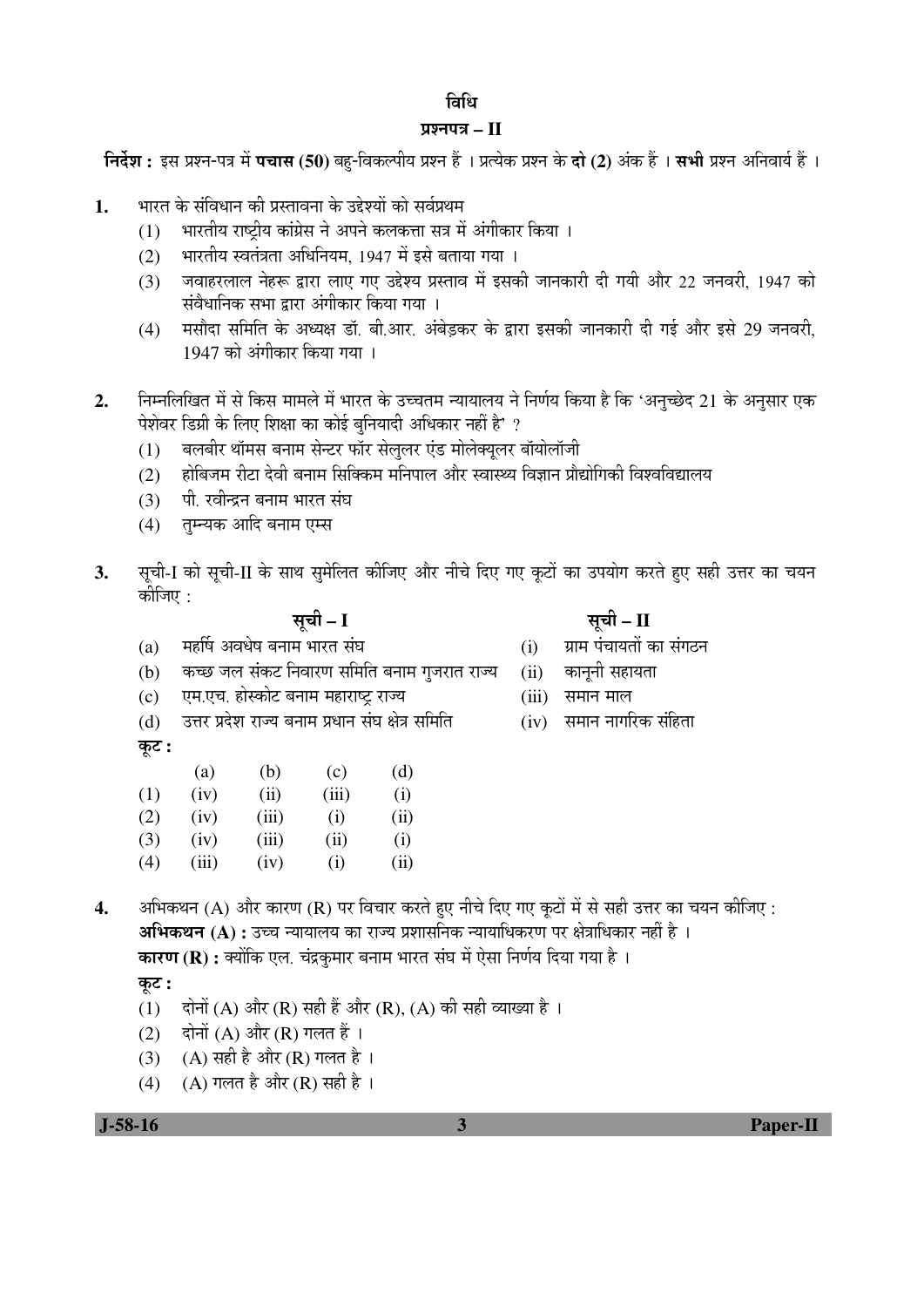- **5.** Which of the following statements are correct ?
	- A. The executive action taken in the name of Governor is the executive action of the State.
	- B. The Governor cannot be held personally answerable for any portion of the address to the Joint Session.
	- C. The Governor is bound to exercise all his powers and functions on the aid and advice of his Council of Ministers.
	- D. The Governor of a State shall be appointed by the President by Warrant under his hand and seal.

- (1) A, B and D (2) A, C and D
- (3) B, C and D (4) A, B and C
- **6.** The Supreme Court of India while considering the validity of proclamation of emergency under Article 356, said that the proclamation is subject to judicial review in one of the following cases.
	- (1) S.R. Bommai V/s. Union of India
	- (2) Makan Singh V/s. State of Punjab
	- (3) State of Maharashtra V/s. Lok Shikshan Sansthan
	- (4) M. Karunanidhi V/s. Union of India
- **7.** The Supreme Court of India said that it is not the duty of the court either to enlarge the scope of the Legislation or the intention of the legislature when the language of the provision is plain and unambiguous in one of the following cases.
	- (1) Union of India V/s Deoki Nandan Aggarwal.
	- (2) A.P. Krishna Swamy V/s. State of Madras.
	- (3) Dharam Dutt V/s. Union of India.
	- (4) Express Newspapers (P) Ltd. V/s. Union of India.
- **8.** The positivist methodology of studying law is essentially
	- (1) antithesis of normative notion of law.
	- (2) antithesis of analytical notion of law.
	- (3) antithesis of historical notion of law.
	- (4) antithesis of sociological notion of law.
- **9.** The sociological school of jurisprudence is chiefly concerned with the relations of law to
	- (1) Contemporary Social Ideas
	- (2) Contemporary Legal Position
	- (3) Contemporary Political Situation
	- (4) Contemporary Social Institutions
- **10.** Bentham being a practical reformer, a strong believer in social progress, treated natural law with little respect and opened fire on natural law as expounded by
- (1) Cohen (2) Hegal
	- (3) Holland (4) Blackstone

| <b>Paper-II</b> | $J-58-16$ |
|-----------------|-----------|
|                 |           |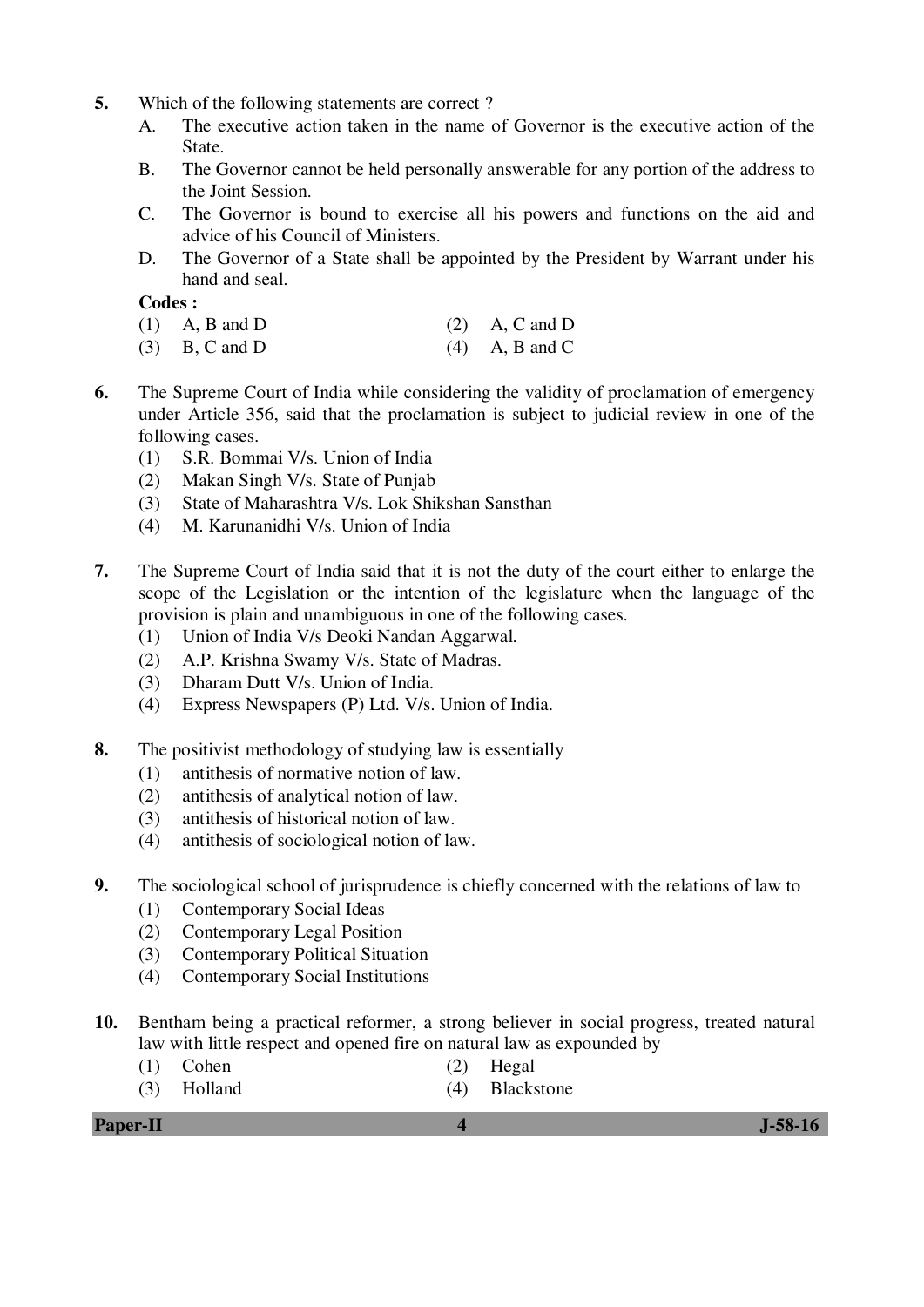- 5. Fiम्नलिखित में से कौन से कथन सही हैं ?
	- A. राज्यपाल के नाम पर की जाने वाली कार्यपालिका कार्यवाही राज्य की कार्यपालिका कार्यवाही है ।
	- B. राज्यपाल संयुक्त सत्र के संबोधन के किसी भाग के लिए व्यक्तिगत रूप से उत्तरदायी नहीं हो सकता है ।
	- C. राज्यपाल अपनी मंत्री परिषद की सहायता और सलाह पर अपने सभी अधिकारों और प्रकार्यों को करने के लिए बाध्य है ।
	- D. एक राज्य के राज्यपाल की नियुक्ति राष्ट्रपति के द्वारा अपने हस्ताक्षर और मोहर के तहत की जाएगी ।

<u>क</u>ृट :

- (1) A, B और D (2) A, C और D
- (3) B, C और D (4) A, B और C
- 6. भारत के उच्चतम न्यायालय ने अनुच्छेद 356 के अंतर्गत आपातकाल की उद्घोषणा की वैधता पर विचार करते समय निम्नलिखित में से किस एक मामले में कहा है कि उद्घोषणा न्यायिक समीक्षा के अधीन है
	- (1) एस.आर. बोम्मई बनाम भारत संघ
	- (2)  $\blacksquare$ माकन सिंह बनाम पंजाब राज्य
	- (3) महाराष्ट्र राज्य बनाम लोक शिक्षण संस्थान
	- (4) एम. करूणानिधि बनाम भारत संघ
- $7.$   $\,$  निम्नलिखित में से किस मामले में भारत के उच्चतम न्यायालय ने कहा कि जब प्रावधान की भाषा सहज और सुस्पष्ट है तो न्यायालय का यह कार्य नहीं है कि वह या तो कानुन के दायरे अथवा कानुन की मंशा में विस्तार करे ?
	- $(1)$  भारत संघ बनाम देवकी नंदन अग्रवाल
	- (2) ए.पी. कृष्णा स्वामी बनाम मद्रास राज्य
	- (3) धरम दत्त बनाम भारत संघ
	- (4) एक्सप्रैस न्यूज-पेपर्स (प्रा.) लि. बनाम भारत संघ
- 8. कानून के अध्ययन की प्रत्यक्षवादी पद्धति अनिवार्य रूप से है:
	- $(1)$  कानून की नियामक धारणा का प्रतिवाद
	- (2) कानुन की विश्लेषणात्मक धारणा का प्रतिवाद
	- (3) कानून की ऐतिहासिक धारणा का प्रतिवाद
	- $(4)$  कानन की समाजशास्त्रीय धारणा का प्रतिवाद
- 9. जूरिस्प्रुडेन्स की समाजशास्त्रीय विचारधारा मुख्य रूप से कानून के निम्नलिखित में से किससे संबंधों के बारे में है ?
	- $(1)$  समकालीन सामाजिक विचार
	- (2) समकालीन विधिक स्थिति
	- (3) समकालीन राजनीतिक परिस्थिति
	- (4) समकालीन सामाजिक संस्थाएं
- 10. एक व्यावहारिक सुधारक, सामाजिक प्रगति में पूर्ण आस्था रखने वाले के नाते बेन्थम ने नैसर्गिक कानून को बहुत कम महत्त्व दिया और निम्नलिखित में से किसके द्वारा प्रतिपादित नैर्सागक कानुन की घोर आलोचना की ?
- (1) कोहेन (2) हीगल
- (3) हॉलैंड (4) ब्लैकस्टोन

 **J-58-16 5 Paper-II**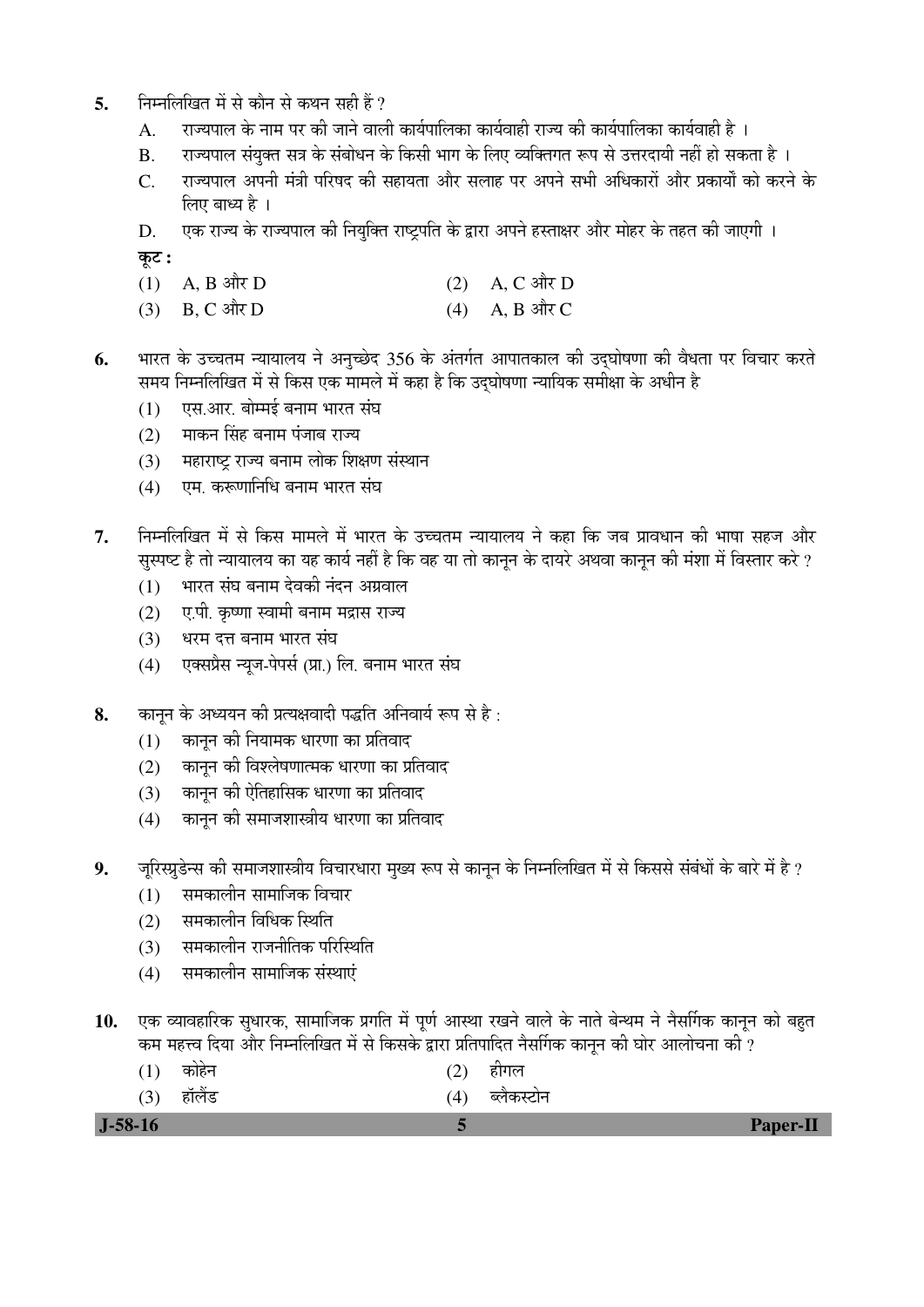#### **11.** Which one of the following is not a theory of punishment ?

- (1) Preventive theory (2) Reformative theory
- (3) Concession theory (4) Deterrent theory
- **12.** Match List-I with List-II and give the correct answer using codes given below the lists.

|         | List $-1$             |     |       | $List - II$   |
|---------|-----------------------|-----|-------|---------------|
|         | (Kind of right)       |     |       | (Correlative) |
| (a)     | Right (Stricto Sensu) |     | (i)   | Disability    |
| (b)     | Liberty               |     | (i)   | Duty          |
| (c)     | Power                 |     | (iii) | No-right      |
| (d)     | Immunity              |     | (iv)  | Liability     |
| Codes : |                       |     |       |               |
|         | (a)<br>(b)            | (c) | (d)   |               |

|     |       | $\cdot$ $\cdot$ | $\cdot$ $\cdot$ | $\sim$ $\sim$ |
|-----|-------|-----------------|-----------------|---------------|
| (1) | (i)   | (iv)            | (iii)           | (i)           |
| (2) | (i)   | (iii)           | (iv)            | (i)           |
| (3) | (iii) | (i)             | (ii)            | (iv)          |
| (4) | (iv)  | (ii)            | (i)             | (iii)         |

**13.** Read Assertion (A) and Reason (R) and give the correct answer with the help of codes given below :

Assertion (A) : A claim to recover a time-barred debt is an imperfect legal right.

**Reason (R) :** The Statute of Limitations provides that after a certain time a debt shall become extinct.

 **Codes :** 

- (1) Both (A) and (R) are true and (R) is the correct explanation of (A).
- (2) Both (A) and (R) are true, but (R) is not the correct explanation of (A).
- (3) (A) is true, but  $(R)$  is false.
- (4) (A) and  $(R)$  both are false.

**14.** Who has criticized International law by remarking : "... this pompous law of Nations which is so eloquent in books and silent in the cabinets of diplomats."?

- (1) Emmanuel Kant (2) Edward Collins
- (3) H.L.A. Hart (4) J.G. Starke
- **15.** Who of the following is not the exponent of Dualism Theory ?
	- (1) Triepel (2) Anzilloti
	- (3) Hegel (4) Duguit

**Paper-II 6 J-58-16**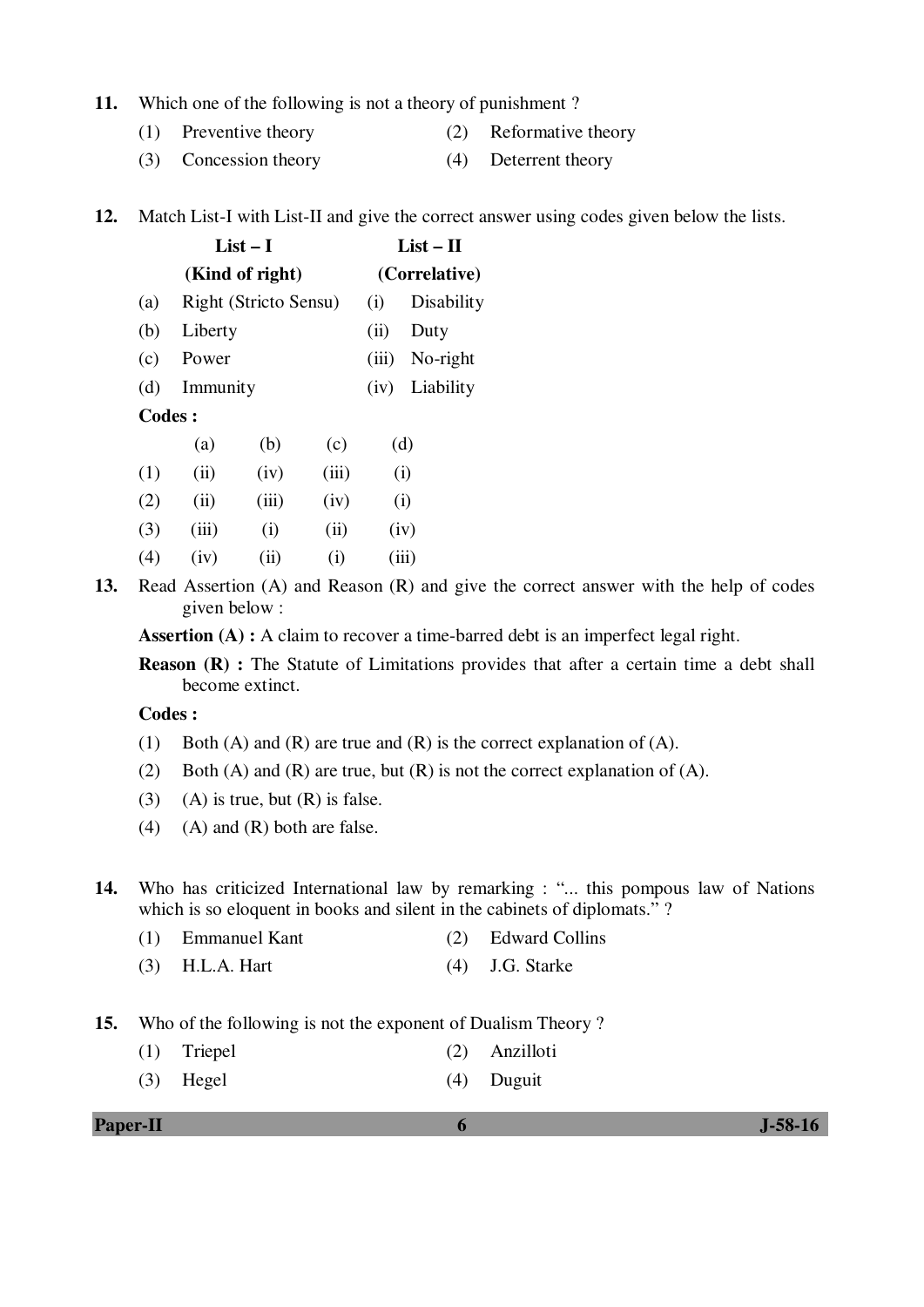# 11. • निम्नलिखित में से कौन सा एक 'दंड का सिद्धान्त' नहीं है ?

 $(1)$  निवारक सिद्धान्त  $(2)$  सुधारात्मक सिद्धान्त

ÃÖæ"Öß **– I** ÃÖæ"Öß **– II** 

**(**†×¬ÖÛúÖ¸ü ÛúÖ ¯ÖÏÛúÖ¸ü**) (**ÃÖÆü ÃÖÓ²ÖÓ¬Ö**)** 

(c) शक्ति (iii) कोई अधिकार नहीं

(a) अधिकार (स्ट्रिक्टो सेन्स्) (i) नि:शक्तता

(b) स्वतंत्रता (ii) कर्त्तव्य

(d) उन्मुक्ति (iv) दायित्व

(3) रियायत सिद्धान्त (4) भयपरतिकारी सिद्धान्त

| 15. निम्नलिखित में से कौन द्वैधता के सिद्धान्त का प्रतिपादक नहीं है ? |                             |  |                                           |  |  |  |  |  |  |
|-----------------------------------------------------------------------|-----------------------------|--|-------------------------------------------|--|--|--|--|--|--|
|                                                                       | $(1)$ ट्राइपेल<br>(3) हीगेल |  | $(2)$ एन्जिलोट्टी<br>(4) <del>इ</del> गिट |  |  |  |  |  |  |

12. सूची-I और सूची-II को सुमेलित कीजिए और सूचियों के नीचे दिए गए कूटों का प्रयोग कर सही उत्तर दीजिए :

| कूट : |       |       |       |       |
|-------|-------|-------|-------|-------|
|       | (a)   | (b)   | (c)   | (d)   |
| (1)   | (ii)  | (iv)  | (iii) | (i)   |
| (2)   | (ii)  | (iii) | (iv)  | (i)   |
| (3)   | (iii) | (i)   | (ii)  | (iv)  |
| (4)   | (iv)  | (ii)  | (i)   | (iii) |

13. • अभिकथन (A) और कारण (R) पढ़िए और नीचे दिए गए कूटों की सहायता से सही उत्तर दीजिए : अभिकथन (A) : समय-बाधित ऋण की वसूली के लिए दावा अपूर्ण विधिक अधिकार है । **कारण (R) :** परिसीमा कानून यह प्रावधान करता है कि कतिपय समय के बाद ऋण निर्वापित हो जाएगा । कूट**ः** 

- (1) (A) और (R) दोनों सही हैं और (R), (A) की सही व्याख्या है ।
- (2) (A) और (R) दोनों सही हैं किंतु (R), (A) की सही व्याख्या नहीं है ।
- (3) (A) सही है, किंतू (R) गलत है।
- (4)  $(A)$  और  $(R)$  दोनों गलत हैं।

14. Fiम्नलिखित में से किसने यह टिप्पणी करके अंतर्राष्ट्रीय विधि की आलोचना की है: "... राष्ट्रों की यह आडम्बरपूर्ण विधि जो पुस्तकों में अत्यंत वाकुचतुर हैं और राजनयिकों के केबिनेट में मुक है।" ?

- $(1)$  एमैनुअल कान्ट  $(2)$  एडवर्ड कॉलिन्स
- (3) एच.एल.ए. हार्ट (4) जे.जी. स्टार्क

 **J-58-16 7 Paper-II**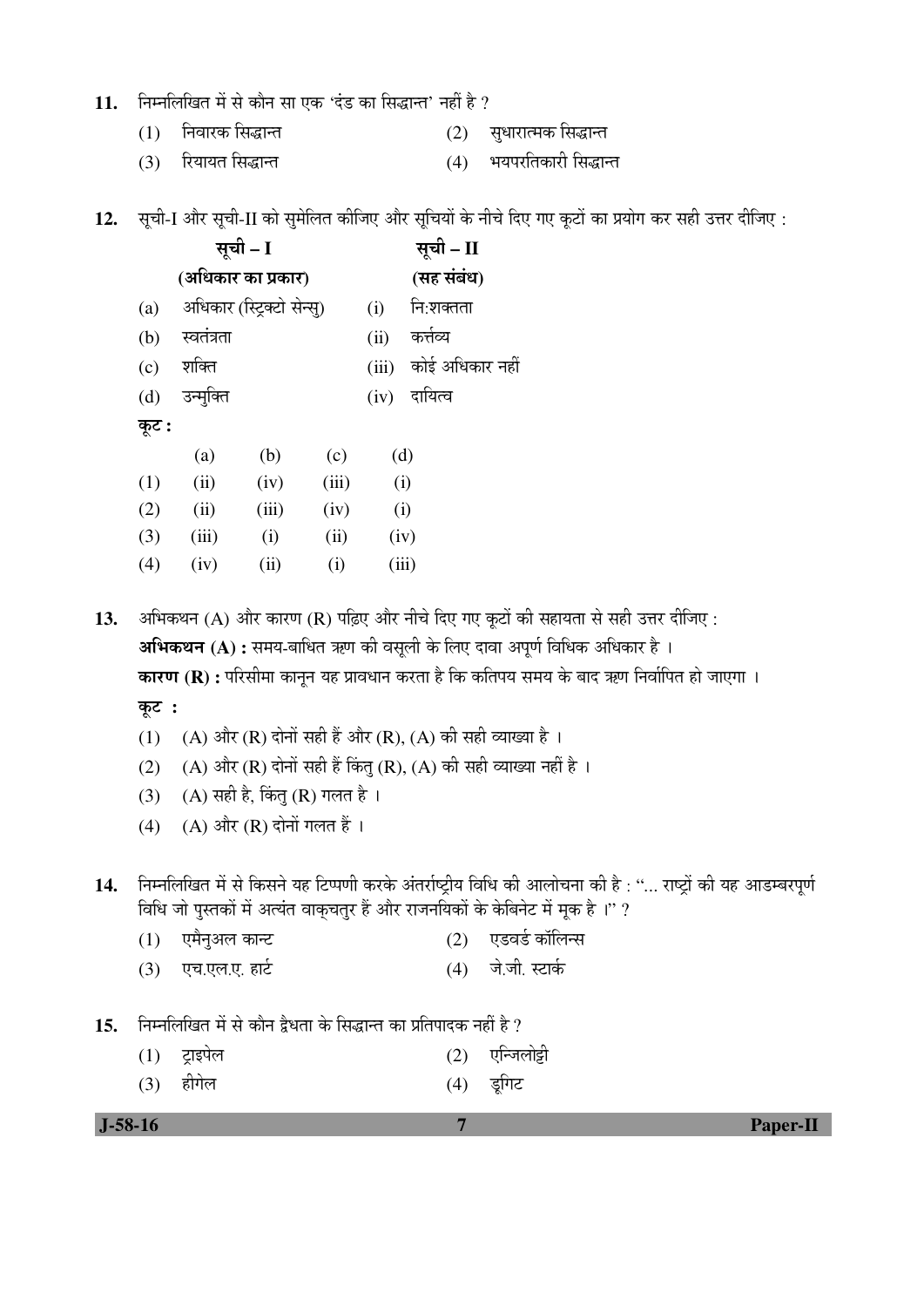**16.** Match List-I with List-II and select the correct answer by using codes given below the lists.

- 
- 
- (iii) Principle of Res judicata. (c) R. v/s. Keyn
- (iv) Principle of justice, equity and good conscience.

## **Codes :**

- (a) (b) (c) (d)
- (1) (i) (iii) (iii) (iv)
- (2) (iv) (iii) (ii) (i)
- (3) (ii) (iv) (i) (iii)
- (4) (iii) (i) (iv) (ii) **17.** Which of the following statement/statements is/are not correct ?
	- (a) There are four main theories of Recognition.
	- (b) Anzillote is an exponent of Declaratory Theory of Recognition.
	- (c) Civil Air Transport Incorporated Co. V/s. Central Air Transport Corporation is a case on Retrospective Effects of Recognition.
	- (d) Pitt Corbett is one of Chief Exponent of Constitutive Theory of Recognition.

# **Codes :**

- (1) Only (a), (b) and (c) are not correct.
- (2) Only (b), (c) and (d) are not correct.
- (3) Only (a), (b) and (d) are not correct.
- $(4)$  (a), (b), (c) and (d) all are not correct.
- **18.** Under which Article of the Charter of the United Nations the General Assembly may establish such subsidiary organs as it deems necessary for the performance of its functions ?
	- (1) Article 20 (2) Article 21
	- (3) Article 24 (4) Article 22
- **19.** Which of the following statement/statements is/are correct ?
	- (a) The first Security Council came into being on  $12<sup>th</sup>$  January, 1948.
	- (b) It comprises of 15 members (5 permanent members and 10 non-permanent members)
	- (c) The Resolutions of the Security Council are binding upon the Members.
	- (d) Ten non-permanent members of the Security Council are elected by the General Assembly for a period of 2 years.

# **Codes :**

- (1) Only (b) is correct.
- (2) Only (a) and (b) are correct.
- (3) Only (b), (c) and (d) are correct.
- (4) (a), (b), (c) and (d) all are correct.

# **List – I List – II**

- (i) Principle of Subrogation (a) Chorzow factory (Indemnity) case.
- (ii) Principle of Estoppel (b) Marommatis Palestine Concessions case
	-
	- (d) Case concerning the temple of Preah Vihear.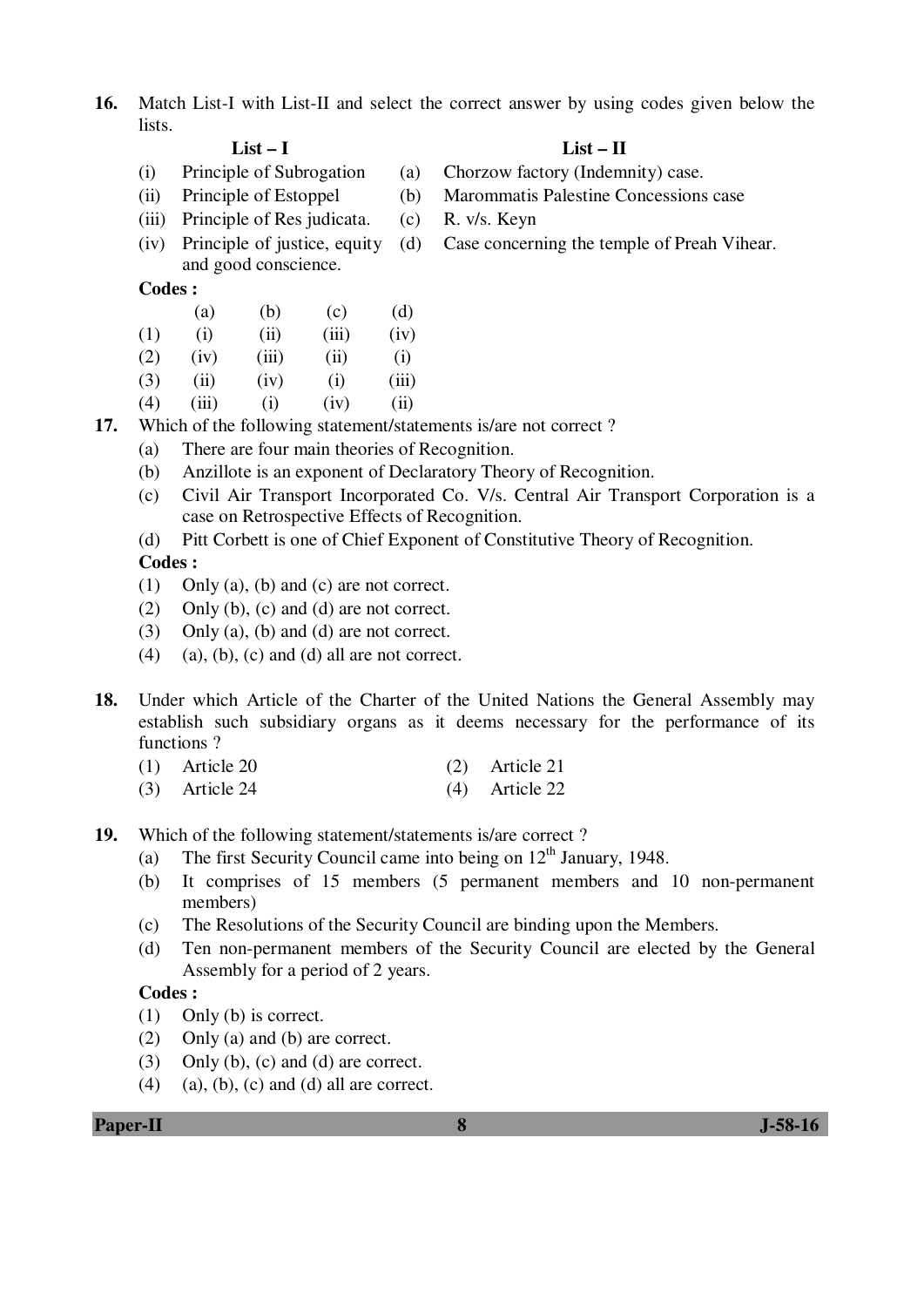16. सूची-I और सूची-II को सुमेलित कीजिए और सुचियों के नीचे दिए गए कुटों का प्रयोग कर सही उत्तर दीजिए :

ÃÖæ"Öß **– I** ÃÖæ"Öß **– II** 

- 
- (i) प्रत्यासन का सिद्धान्त (a) चोर्जोव फैक्टरी (इन्डेमनिटी) केस
- (ii) विबंध का सिद्धान्त (b) मैरोमैटिस पैलेस्टाइन कन्सेशन्स केस
- (iii) पूर्व न्याय का सिद्धान्त (c) आर. वनाम कीन
- (iv) ल्याय, साम्य और शद्ध अंत:करण (d) का सिद्धान्त
	- प्रीआह विहीअर के मंदिर से संबंधित केस

 $\overline{q}$ ट:

|     | (a)  | (b)   | (c)   | (d)   |
|-----|------|-------|-------|-------|
| (1) | (i)  | (ii)  | (iii) | (iv)  |
| (2) | (iv) | (iii) | (ii)  | (i)   |
| (3) | (i)  | (iv)  | (i)   | (iii) |

(4) (iii) (i) (iv) (ii)

17. FHHलिखित में से कौन सा कथन/कौन से कथन सही नहीं है/हैं ?

- $(a)$   $\;$  मान्यता के चार मुख्य सिद्धान्त हैं ।
- (b) एन्जिलोड़ी मान्यता के घोषणात्मक सिद्धान्त का प्रतिपादक है ।
- (c) सिविल एअर ट्रांसपोर्ट इन्कार्पोरेटेड कं. बनाम सेंट्रल एअर ट्रांसपोर्ट कार्पोरेशन का केस मान्यता के भूतलक्षी प्रभाव से संबंधित केस है ।
- (d) पिट कार्बेट मान्यता के संघटनात्मक सिद्धान्त के प्रमुख प्रतिपादकों में से एक हैं ।

कूट :

- (1)  $\vec{R}$ फ़्फ़ (a), (b) और (c) सही नहीं हैं ।
- $(2)$  सिर्फ (b),  $(c)$  और (d) सही नहीं हैं ।
- (3)  $\vec{R}$ फ़ि(a), (b) और (d) सही नहीं हैं ।
- $(4)$  (a), (b), (c) और (d) सभी सही नहीं हैं ।
- 18. संयुक्त राष्ट्र के चार्टर के किस अनुच्छेद के अंतर्गत महासभा अपने कृत्यों के निष्पादन के लिए ऐसे सहायक अंगों की स्थापना कर सकती है जिसे यह आवश्यक समझती है ?
	- $(1)$  अनुच्छेद 20 (2) अनुच्छेद 21
	- $(3)$  अनुच्छेद 24 (4) अनुच्छेद 22
- 19. निम्नलिखित में से कौन सा/कौन से कथन सही है/हैं ?
	- (a) पहली सुरक्षा परिषद् 12 जनवरी, 1948 को अस्तित्व में आई ।
	- (b)  $\vec{B}$ इसमें 15 सदस्य हैं (5 स्थायी सदस्य और 10 अस्थायी सदस्य)
	- (c) सुरक्षा परिषद् के संकल्प सदस्यों के लिए बाध्यकारी हैं ।
	- (d) सुरक्षा परिषद् के दस अस्थायी सदस्य 2 वर्षों की अवधि के लिए महासभा के द्वारा चने जाते हैं ।

कूट :

- $(1)$  केवल (b) सही है।
- (2) केवल (a) और (b) सही हैं ।
- (3) केवल (b), (c) और (d) सही हैं ।
- (4) (a), (b), (c) और (d) सभी सही हैं ।

 **J-58-16 9 Paper-II**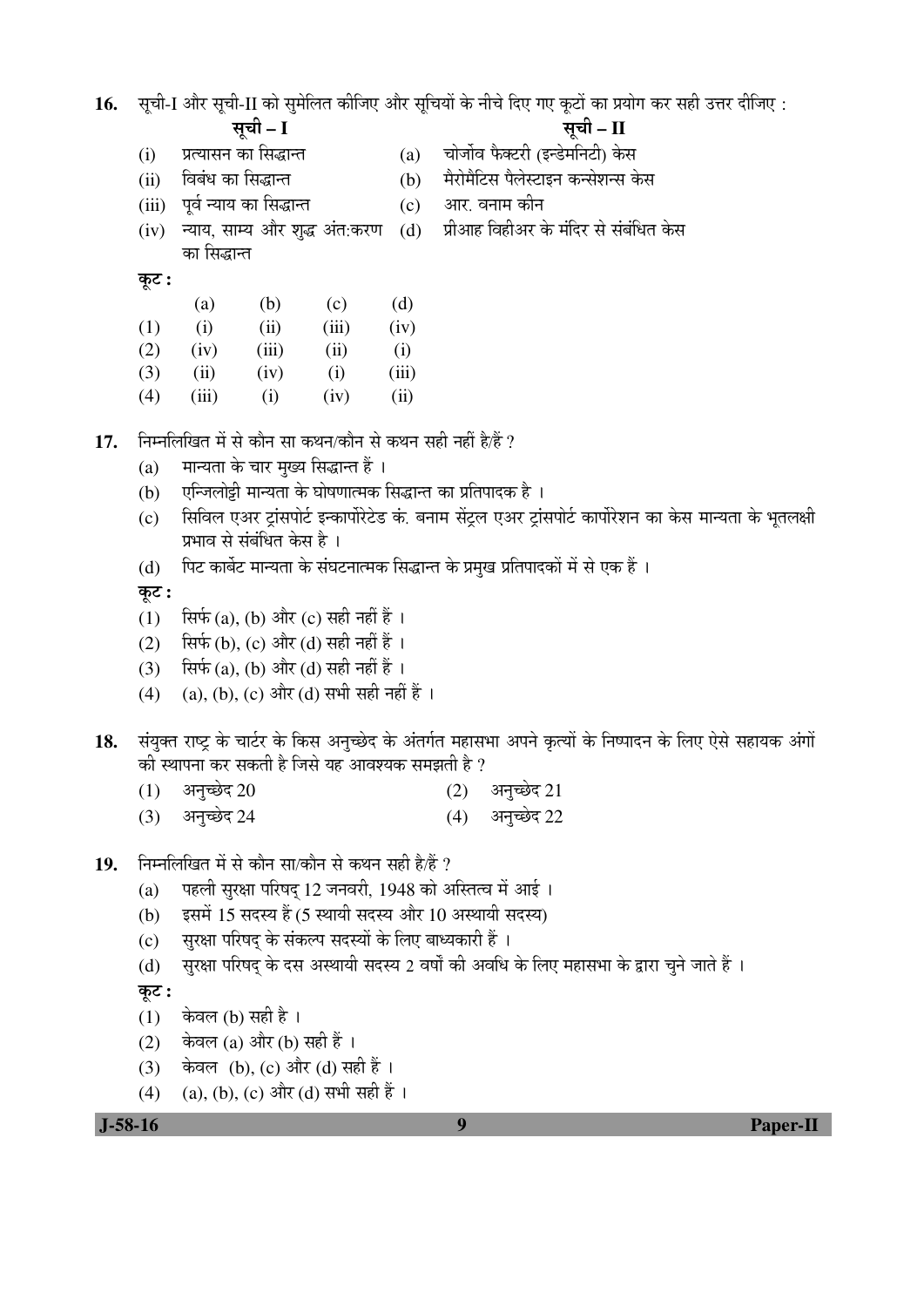- **20.** Under the Hindu Marriage Act, 1955, the 'Sapinda relationship' extends in the line of ascent, to
	- (1) Three degrees through the mother and four degrees through the father.
	- (2) Three degrees through the mother and five degrees through the father.
	- (3) Five degrees through the mother and seven degrees through the father.
	- (4) Five degrees through the mother and three degrees through the father.
- 21. Which of the following statement(s) is/are incorrect? Answer with the help of codes given below :
	- (a) 'Agnate' is a person who is related by blood or adoption wholly through males.
	- (b) 'Cognate' is a person who is related by blood or adoption but not wholly through males.
	- (c) 'Agnate' is a person who is related only by blood wholly through males.
	- (d) 'Cognate' may be ascendant, descendant and collateral.

- (1) (a) and (d) only (2) (b) and (d) only
- (3) Only (c)  $(4)$  (a) and (b) only

**22.** Answer with the help of codes given below :

A decree of judicial separation :

- I. Does not dissolve the marriage tie but merely suspends marital rights and obligations during the subsistence of the decree.
- II. Dissolve the marriage bond.
- III. Becomes a ground of divorce for either party after a specified period of nonresumption of cohabitation.
- IV. Does not allow either party to remarry.

**Codes :** 

- (1) I, III & IV are correct, but II is incorrect.
- (2) I, II & III are correct, but IV is incorrect.
- (3) II, IV & III are correct, but I is incorrect.
- (4) IV, II & I are correct but III is incorrect.
- **23.** Match List-I with List-II and give the correct answer by using codes given below the lists.

|        | $List-I$   |       |       |       | $List - II$        |
|--------|------------|-------|-------|-------|--------------------|
| (a)    | Smriti     |       | (i)   |       | What was heard     |
| (b)    | Shruti     |       | (ii)  |       | Jimutavahana       |
| (c)    | Dayabhaga  |       | (iii) |       | What is remembered |
| (d)    | Mitakshara |       | (iv)  |       | Vijnaneshvara      |
| Codes: |            |       |       |       |                    |
|        | (a)        | (b)   |       | (c)   | (d)                |
| (1)    | (iv)       | (iii) |       | (i)   | (ii)               |
| (2)    | (ii)       | (iv)  |       | (iii) | (i)                |
| (3)    | (i)        | (iii) |       | (ii)  | (iv)               |
| (4)    | (iii)      | (i)   |       | (ii)  | (iv)               |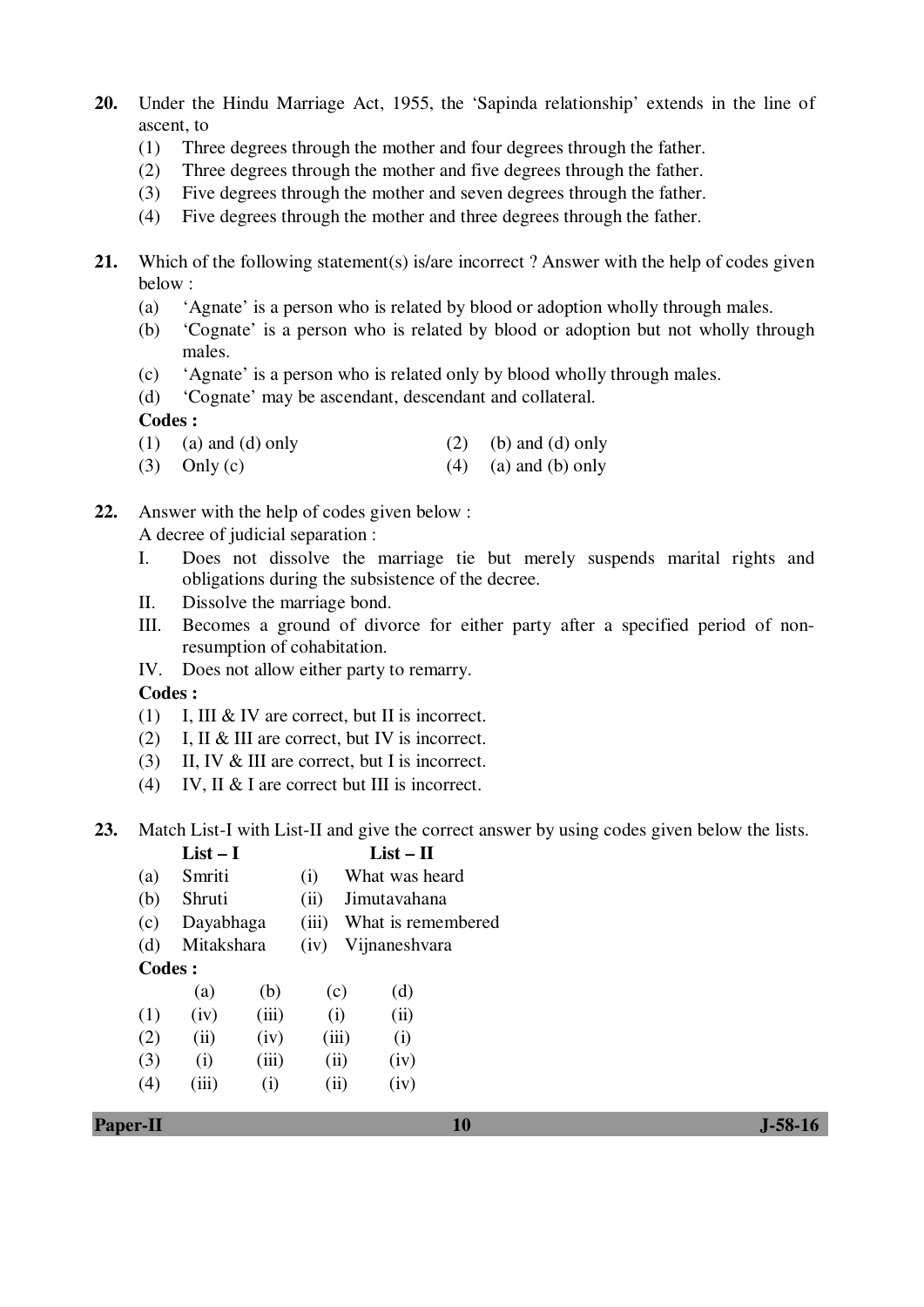- 20. हिन्दु विवाह अधिनियम, 1955 के अंतर्गत 'सपिंड संबंध' में आरोहण के क्रम का विस्तार होता है
	- $(1)$  माता के माध्यम से तीन पीढ़ियां और पिता के माध्यम से चार पीढ़ियां
	- $(2)$  गता के माध्यम से तीन पीढ़ियां और पिता के माध्यम से पाँच पीढ़ियां
	- $(3)$  गता के माध्यम से पाँच पीढ़ियां और पिता के माध्यम से सात पीढ़ियां
	- $(4)$   $\,$  माता के माध्यम से पाँच पीढियां और पिता के माध्यम से तीन पीढियां
- 21. Fiम्नलिखित में से कौन सा/कौन से कथन गलत है/हैं ? नीचे दिए गए कूटों की सहायता से उत्तर दीजिए :
	- (a) "पित पक्ष से संबंधित" व्यक्ति वह है जो पूर्णतया पुरुषों के माध्यम से रक्त या दत्तक-ग्रहण के द्वारा संबंधित है ।
	- (b) 'सजातीय' व्यक्ति वह है जो रक्त या दत्तक-ग्रहण के द्वारा संबंधित है परंतु पर्णतया पुरुषों के माध्यम से नहीं ।
	- (c) 'पितृ पक्ष से संबंधित' व्यक्ति वह है जो पूर्णतया पुरुषों के माध्यम से केवल रक्त के द्वारा संबंधित है ।
	- $(d)$  'सजातीय' आरोही, अवरोही और संपार्श्विक हो सकता है।

कूट :

- (1) केवल (a) और (d)  $(2)$  केवल (b) और (d)
- $(3)$  केवल  $(c)$  (4) केवल  $(a)$  और  $(b)$
- 22. Fit and apply on the state of the care that the state of the state of the state  $\colon$

<u>न्यायिक पृथक्करण की डिक्री :</u>

- I. विवाह बंधन का विघटन नहीं करता है अपित केवल डिक्री के अस्तित्व के दौरान वैवाहिक अधिकारों और उत्तरदायित्वों को निलंबित करता है।
- II. विवाह संबंध का विघटन करता है ।
- III. सहवास पुन:आरंभ नहीं करने की विनिर्दिष्ट अवधि के पश्चात् दोनों पक्षों के लिए तलाक का आधार बन जाता है ।
- IV. दोनों ही पक्षों को पुनर्विवाह की अनुमति नहीं देता है ।

कूट :

- (1) I, III और IV सही हैं, किंतु II गलत है।
- (2) I, II और III सही हैं किंतु IV गलत है।
- (3) II, IV और III सही हैं किंतु I गलत है ।
- (4) IV, II और I सही हैं किंतु III गलत है।

23. Äची-I और सूची-II को सुमेलित कीजिए और सुचियों के नीचे दिए गए कुटों का प्रयोग कर सही उत्तर दीजिए:

|           | सूची – I                 |       |       | सूची – II        |    |  |                 |
|-----------|--------------------------|-------|-------|------------------|----|--|-----------------|
| (a)       | स्मृति                   |       | (i)   | जो सुना          |    |  |                 |
| (b)       | श्रुति                   |       | (ii)  | जिमुतवाहन        |    |  |                 |
| (c)       | दयाभाग                   |       | (iii) | जो स्मरण किया है |    |  |                 |
| (d)       | मिताक्षर                 |       | (iv)  | विज्ञानेश्वर     |    |  |                 |
| कूट :     |                          |       |       |                  |    |  |                 |
|           | $\left( \text{a}\right)$ | (b)   | (c)   | (d)              |    |  |                 |
| (1)       | (iv)                     | (iii) | (i)   | (ii)             |    |  |                 |
| (2)       | (ii)                     | (iv)  | (iii) | (i)              |    |  |                 |
| (3)       | (i)                      | (iii) | (ii)  | (iv)             |    |  |                 |
| (4)       | (iii)                    | (i)   | (ii)  | (iv)             |    |  |                 |
| $J-58-16$ |                          |       |       |                  | 11 |  | <b>Paper-II</b> |
|           |                          |       |       |                  |    |  |                 |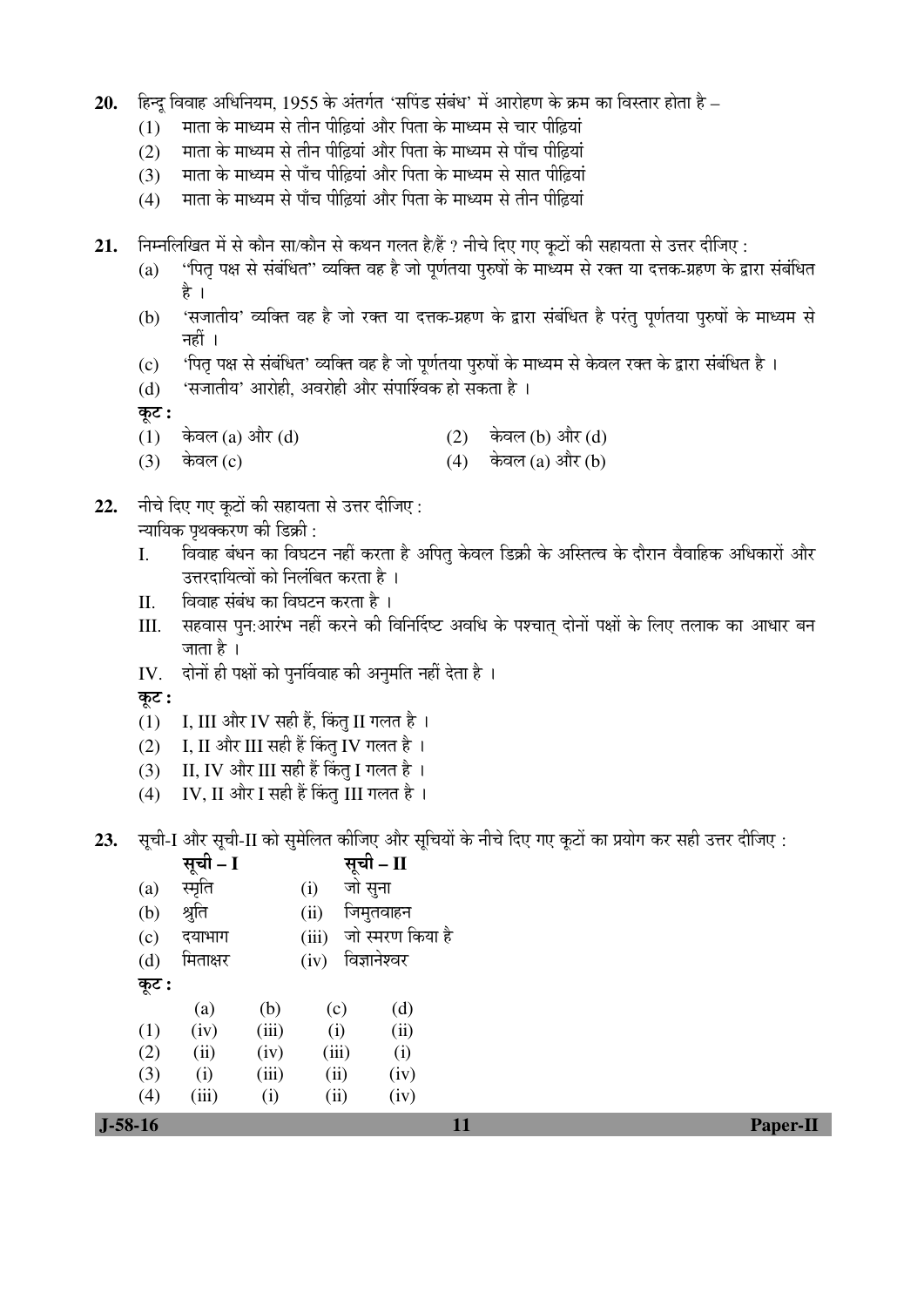- **24.** If a Muslim woman is pregnant and the marriage is dissolved by death of the husband, the period of 'iddat' is for :
	- (1) 3 months or unto delivery, whichever is longer.
	- (2) 3 months and 10 days, or unto delivery, whichever is longer.
	- (3) 4 months and 10 days or unto delivery, whichever is longer.
	- (4) 3 months and 20 days or unto delivery, whichever is longer.
- **25.** Which of the following is no longer an important source of Muslim Law in India ?
	- (1) Ijmaa (2) Customs and Usages
	- (3) Sunnah (4) Judicial Decisions
- **26.** Read the following propositions and answer with the help of codes given below : Propositions are :
	- I : Consent theory makes the divorce very easy.
	- II : Consent theory sometimes makes the divorce very difficult.

- (1) II is correct, but I is incorrect. (2) I and II both are incorrect.
- (3) I is correct, but II is incorrect. (4) I and II are both correct.
- **27.** Read Assertion (A) and Reason (R) and with the help of codes given below, point out the correct explanation.
	- **Assertion (A) :** In Mohori Bibee V/s. Dharmodas Ghose, Sir Lord North observed : "The question whether a contract is void or voidable does not presuppose the existence of a contract within the meaning of the (Contract) Act and can arise in the case of an infant."
	- **Reason (R) :** Ever since this decision in Mohori Bibee V/s. Dharmodas Ghose case, it has been doubted that a minor's agreement is void.

**Codes :** 

- (1) Both (A) and (R) are right and (R) is correct explanation of (A).
- (2) Both (A) and (R) are wrong.
- (3) (A) is wrong, but  $(R)$  is right.
- (4) (A) is right, but  $(R)$  is wrong.
- **28.** "An offer need not be made to all the world which is to ripen into a contract with anybody who comes forward and performs the condition. It is an offer to become liable to anyone who, before it is retracted, performs the conditions, and although the offer is made to the world, the contract is made with that limited portion of the public who come forward and perform the condition on the faith of the advertisement."

Above statement is attributed to

- (1) Bowen L.J. in Weeks V/s. Tybald
- (2) Bowen L.J. in Carlill V/s. Carbolic Smoke Ball Co.
- (3) Bowen L.J. in Lalman Shukla V/s. Gauri Datt
- (4) Bowen L.J. in Malraju Lakshmi Venhayyamma V/s. Venkata Narasimha Appa Rao

**Paper-II** J-58-16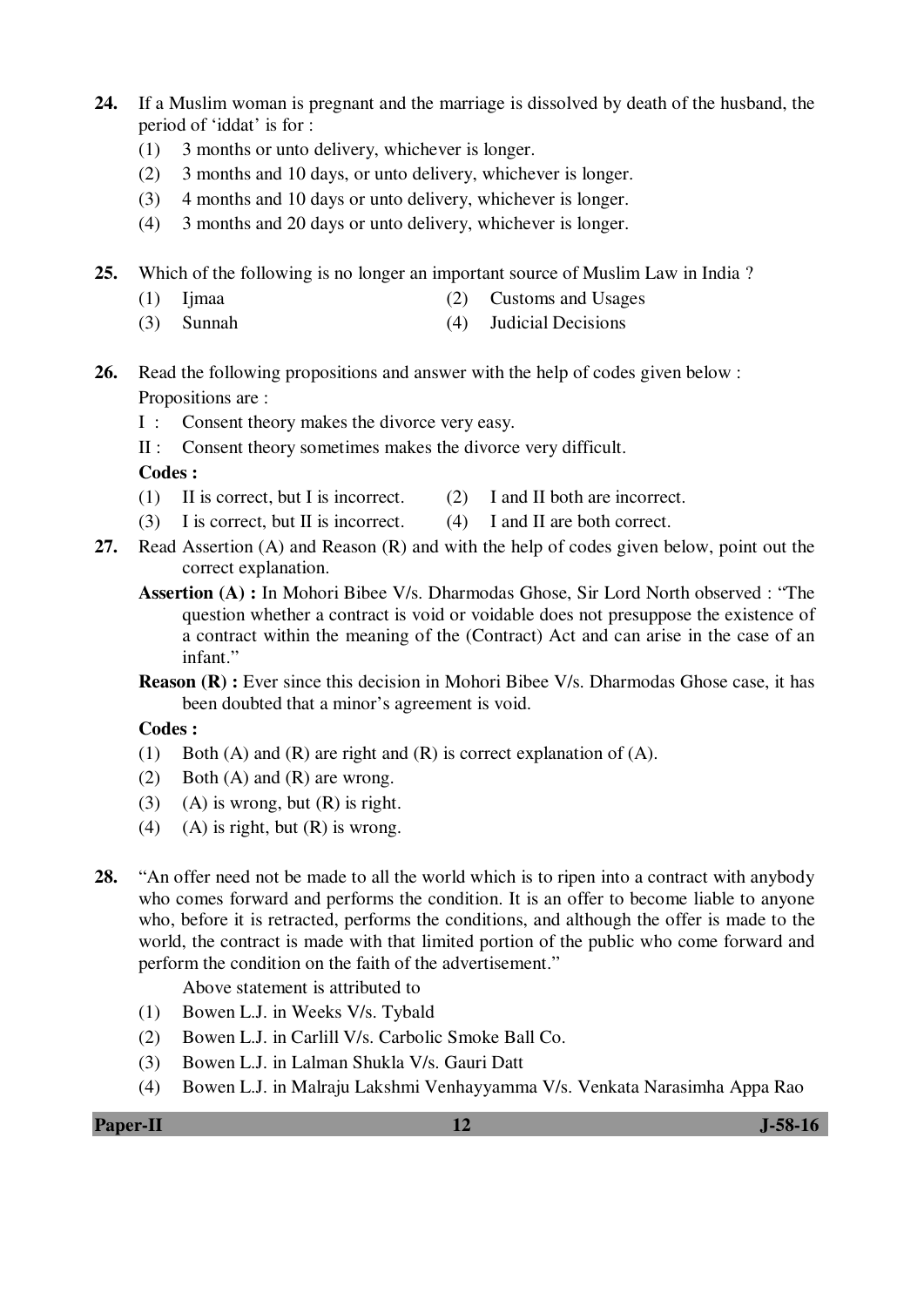- 24. यदि एक मस्लिम महिला गर्भवती हैं और पति की मृत्य के कारण विवाह भंग हो जाता है. 'इददत' की अवधि है :
	- $(1)$  तीन माह या प्रसव तक, जो भी लंबा हो ।
	- $(2)$   $\vec{a}$ नि माह और 10 दिन या प्रसव तक, जो भी लंबा हो ।
	- $(3)$  वार माह और 10 दिन या प्रसव तक. जो भी लंबा हो ।
	- $(4)$   $\,$  तीन माह और 20 दिन या प्रसव तक, जो भी लंबा हो ।
- 25. Fiम्नलिखित में से कौन अब भारत में मुस्लिम कानून का महत्त्वपूर्ण स्रोत नहीं रहा ?
	- $(1)$  इज्मा (2) रूढिया और प्रथाएँ
	- (3) ÃÖã®®ÖÖÆü (4) ®µÖÖ×µÖÛú ×®ÖÞÖÔµÖ
- **26.** ×®Ö´®Ö×»Ö×ÜÖŸÖ ¯ÖÏßÖÖ¾ÖÖë ÛúÖê ¯ÖלÌü‹ †Öî¸ ®Öß"Öê פü‹ ÝÖ‹ Ûæú™üÖë Ûúß ÃÖÆüÖµÖŸÖÖ ÃÖê ˆ¢Ö¸ü ¤üßו֋ü : प्रस्ताव है $\cdot$ 
	- I : सहमति का सिद्धान्त तलाक को सरल बनाता है ।
	- $II:$   $\,$  सहमति का सिद्धान्त कभी-कभी तलाक को अत्यन्त कठिन बनाता है ।
	- $\overline{\phi}$ :
	- $(1)$  II सही है किंतु I गलत है ।  $(2)$  I और II दोनों गलत हैं ।
	- (3) I सही है किंत् II गलत है ।  $(4)$  I और II दोनों सही हैं ।
- **27.** अभिकथन (A) और कारण (R) पढ़िए और नीचे दिए गए कृटों का प्रयोग करके उत्तर दीजिए :
	- **अभिकथन (A) :** मोहोरी बीबी बनाम धर्मदास घोष के मामले में सर लार्ड नार्थ ने यह टिप्पणी की :
		- "यह प्रश्न कि कोई संविदा शून्य है या शून्यकरणीय है वह (संविदा) अधिनियम के अर्थ के भीतर संविदा के अस्तित्व का पर्वानमान नहीं करती है और किसी शिश के मामले में उत्पन्न हो सकती है ।''
	- **कारण (R) :** मोहोरी बीबी बनाम धर्मदास घोष के मामले में इस निर्णय के बाद इस बात पर संदेह किया जाने लगा कि किसी अवयस्क का करार शुन्य है ।
	- $\overline{\phi}$ :
	- (1) (A) और (R) दोनों सही हैं तथा (R), (A) की सही व्याख्या है ।
	- (2)  $(A)$  और  $(R)$  दोनों गलत हैं ।
	- (3) (A) गलत है, परंतु (R) सही है ।
	- (4) (A) सही है, परंतु (R) गलत है।
- 28. "किसी प्रस्ताव का संविदा में परिवर्तित होने के लिए प्रस्ताव परे विश्व के लिए किए जाने की आवश्यकता नहीं है. कोई भी आगे आ सकता है और शर्तों को पुरा कर सकता है । यह एक प्रस्ताव है जो किसी भी उस व्यक्ति के लिए है जो इसके प्रति प्रत्याकर्षित होता है. शर्तो को पुरा करता है. यद्यपि प्रस्ताव विश्व के लिए है परंतु संविदा जनता के उस सीमित भाग के साथ किया जाता है जो आगे आते है और विज्ञापन पर विश्वास करके शर्तो का पालन करते  $\frac{3}{6}$  "

उपयुक्त कथन किससे संबंधित है ?

- $(1)$  वोवेन एल.जे.. वीक्स बनाम ताइबाल्ड में
- (2) बोवेन एल.जे., कार्लिल बनाम कार्बोलिक स्मोक बाल कं. में
- (3) बोवेन एल.जे., लालमन शुक्ला बनाम गौरी दत्त में
- (4) बोवेन एल.जे.. मालराज लक्ष्मी वेनहम्मा बनाम वेंकट नरसिम्ह अप्पा राव में

 **J-58-16 13 Paper-II**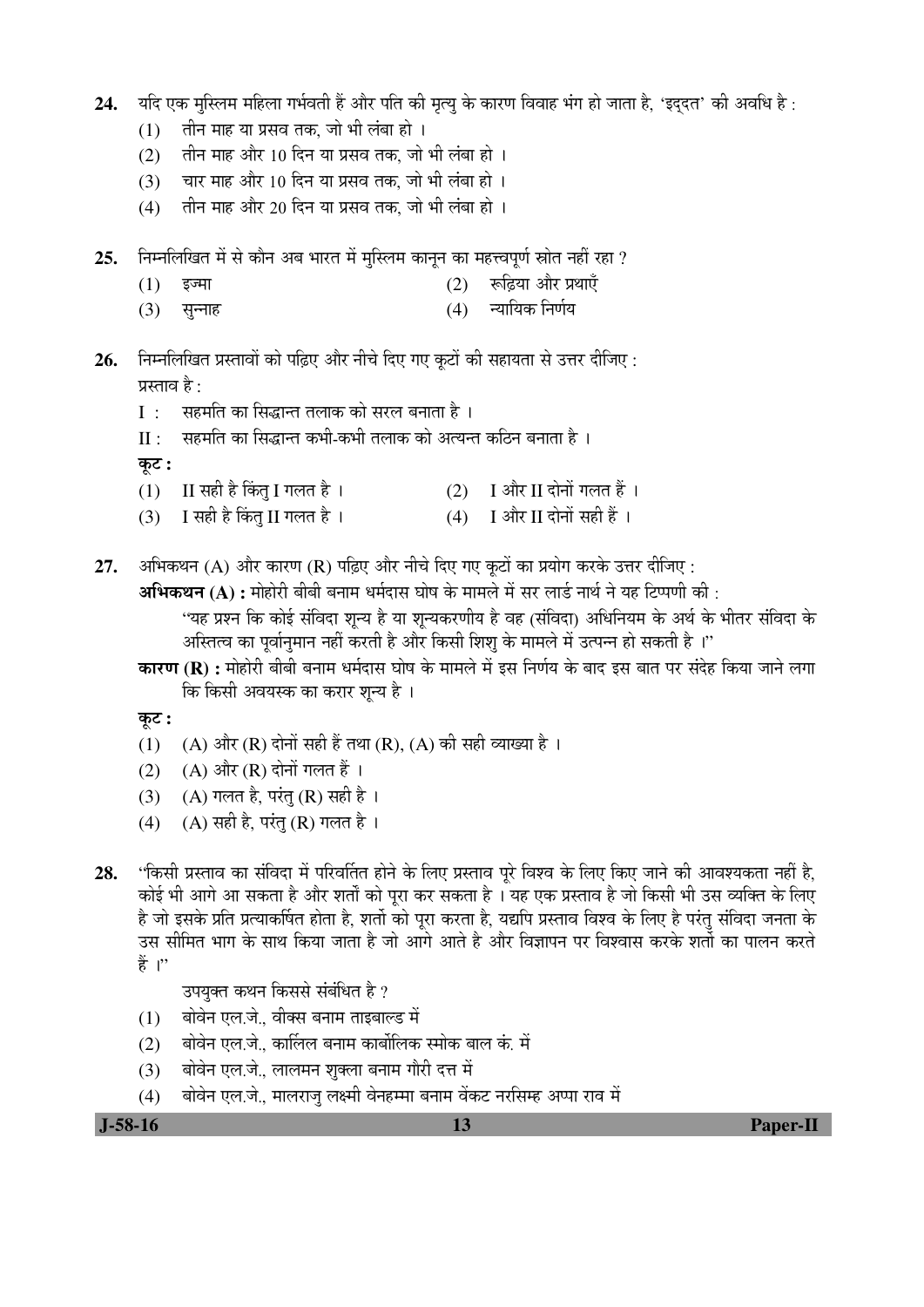- **29.** Which of the following statements are correct ? Answer using codes given below :
	- (a) Adequacy of consideration is necessary.
	- (b) Adequacy of consideration is for the court to consider when contract is sought to be enforced.
	- (c) The court will enquire whether consideration was equivalent to the promise which was given in return.
	- (d) Inadequacy of consideration may be taken into account by the court in determining the question whether the consent of promisor was freely given.

- (1) (a), (b), (c) and (d) are correct. (2) Only (b), (c) and (d) are correct.
- (3) Only (c) and (d) are correct. (4) Only (d) is correct.
- **30.** Which of the following statement's is/are wrong ? Answer using codes given below :
	- (a) Claim for damages is debt.
	- (b) Damages are compensatory, not penal.
	- (c) Where the plaintiff suffers no loss, the court may still award him nominal damages in recognition of his right. But this is in the discretion of the court.
	- (d) In ordinary cases damages for mental pain and suffering caused by the breach of contract are not allowed.

#### **Codes :**

- (1) Only (a) and (b) are wrong. (2) Only (b) and (d) are wrong.
- (3) Only (a) is wrong.  $(4)$  Only (d) is wrong.

**31.** Match List-I with List-II and select the correct answer using the codes given below.

|                 |                                            |                                    | $List-I$ |                                            | $List - II$                              |                               |                            |
|-----------------|--------------------------------------------|------------------------------------|----------|--------------------------------------------|------------------------------------------|-------------------------------|----------------------------|
|                 | (Mistake as to subject-matter of contract) |                                    |          |                                            | (Judgements)                             |                               |                            |
| (a)             |                                            |                                    |          | Mistake as to non-existent subject-matter. |                                          | (i)                           | Bell V/s. Lever Bros. Ltd. |
| (b)             |                                            | Mistake as to title or rights.     |          |                                            |                                          | (ii)                          | Raffles V/s. Wichelhaus    |
| (c)             |                                            | Different subject-matters in mind. |          | (iii)                                      | Gustavus Couturier V/s. Robert<br>Hastie |                               |                            |
| (d)             |                                            | of subject matter.                 |          | Mistake as to substance, nature or quality | (iv)                                     | Sheikh Bros. Ltd. V. Ochsner. |                            |
|                 | Codes :                                    |                                    |          |                                            |                                          |                               |                            |
|                 | (a)                                        | (b)                                | (c)      | (d)                                        |                                          |                               |                            |
| (1)             | (i)                                        | (iii)                              | (ii)     | (iv)                                       |                                          |                               |                            |
| (2)             | (i)                                        | (iii)                              | (iv)     | (ii)                                       |                                          |                               |                            |
| (3)             | (iii)                                      | (i)                                | (ii)     | (iv)                                       |                                          |                               |                            |
| (4)             | (iv)                                       | (ii)                               | (i)      | (iii)                                      |                                          |                               |                            |
| <b>Paper-II</b> |                                            |                                    |          |                                            | 14                                       |                               | $J-58-16$                  |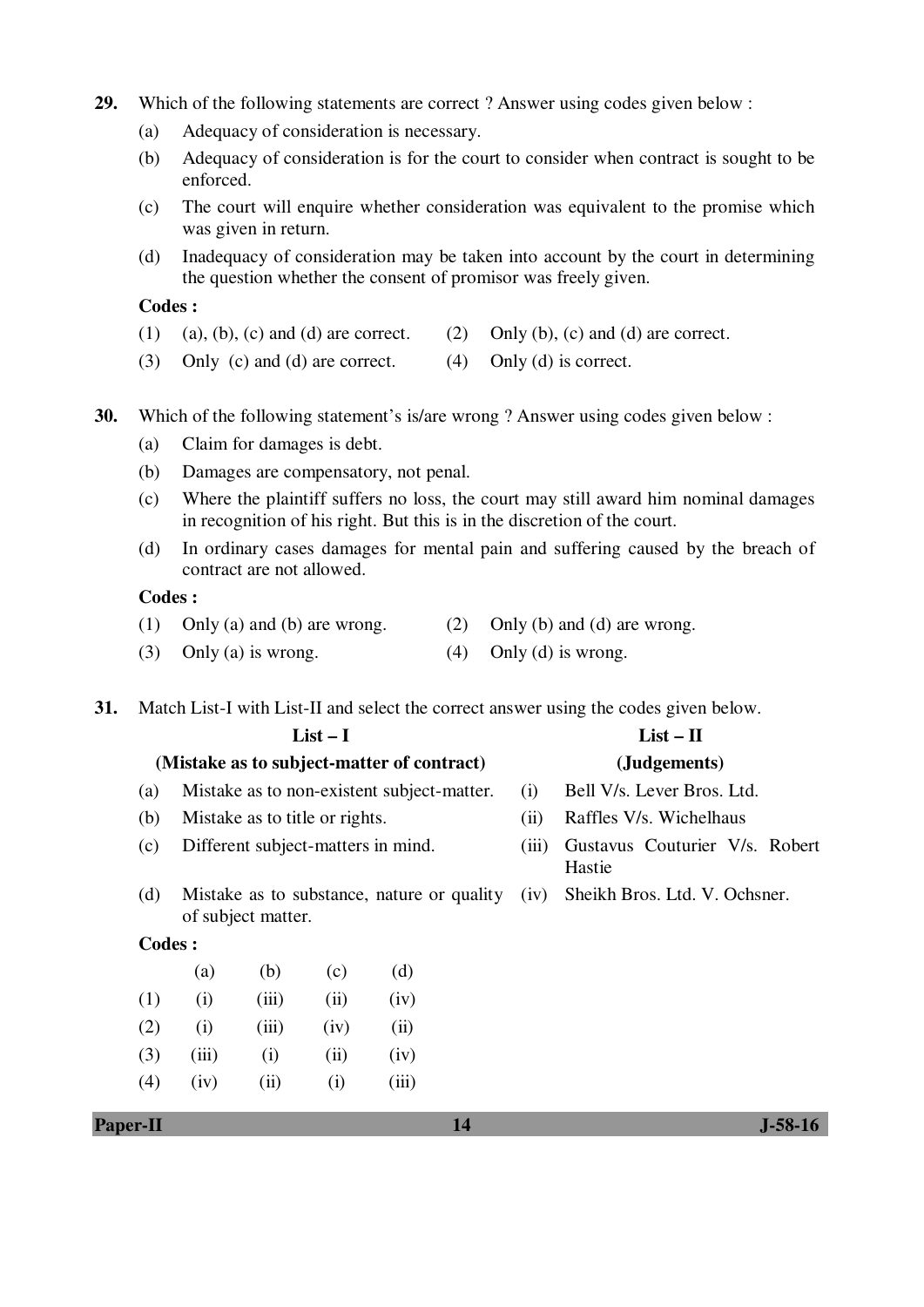- 29. Fiम्नलिखित में से कौन से कथन सही हैं ? नीचे दिए गए कूटों का प्रयोग करके उत्तर दीजिए:
	- $(a)$  प्रतिफल की पर्याप्तता आवश्यक है।
	- (b) प्रतिफल की पर्याप्तता पर न्यायालय द्वारा विचार किया जाएगा जब संविदा का प्रवर्तन किया जाना हो ।
	- (c) न्यायालय यह पृच्छा करेगा कि क्या दिया गया प्रतिफल वचन में किए गए प्रतिफल के समान था ।
	- (d) प्रतिफल की अपर्याप्तता को न्यायालय द्वारा यह अवधारित करने के लिए ध्यान में रखा जा सकेगा कि क्या <u>वचनदाता की सहमति स्वतंत्र सहमति थी</u> ।

 $\overline{\phi}$ :

- (1) (a), (b), (c) और (d) सही हैं । (2) केवल (b), (c) और (d) सही हैं ।
- (3) केवल (c) और (d) सही हैं ।  $(4)$  केवल (d) सही है।
- 30. निम्नलिखित में से कौन सा/से कथन गलत है/हैं ? नीचे दिए गए कूटों का प्रयोग करते हुए उत्तर दीजिए :
	- (a) नुकसानी के लिए दावा ऋण है ।
	- (b) नुकसानी प्रतिकरात्मक होती है, दण्डात्मक नहीं ।
	- (c) जब वादी को कोई हानि नहीं होती है तो भी न्यायालय उसे उसके अधिकारों की मान्यता स्वरूप कछ मात्रिक नुकसानी प्रदान कर सकती हैं । परंतु यह न्यायालय के विवेक पर निर्भर करता है ।
	- (d) साधारण मामलों में संविदा-भंग के कारण होने वाले मानसिक पीड़ा और दर्द के लिए नुकसानी की अनुमति नहीं है $\perp$

# कूट :

- (1) केवल (a) और (b) गलत हैं ।  $(2)$  केवल (b) और (d) गलत हैं ।
- (3) केवल (a) गलत है ।  $(4)$  केवल (d) गलत है ।

31. सूची-I को सूची-II से सुमेलित करे और नीचे दिए गए कुटों का उपयोग करके सही उत्तर का चयन करें:

| सूची – I  |                                                  |       |      |                                                      |                                       | सूची – II |                                |  |
|-----------|--------------------------------------------------|-------|------|------------------------------------------------------|---------------------------------------|-----------|--------------------------------|--|
|           |                                                  |       |      | (संविदा की विषय-वस्तु के संबंध में भूल)              |                                       |           | (निर्णय)                       |  |
| (a)       | विषय-वस्तु का अस्तित्व में न होने से संबंधित भूल |       |      | (i)                                                  | बेल बनाम लीवर ब्रॉस. लि.              |           |                                |  |
| (b)       | हक या अधिकार से संबंधित भूल                      |       |      | (ii)                                                 | रेफल्स बनाम विचेलहास                  |           |                                |  |
| (c)       | मस्तिष्क में भिन्न विषय-वस्तु का होना            |       |      | (iii)                                                | गुस्तावुस कोटुरियर बनाम राबर्ट हेस्टी |           |                                |  |
| (d)       | भूल                                              |       |      | विषय-वस्तु के पदार्थ, प्रकृति या गुणवत्ता से संबंधित |                                       |           | (iv) शेख ब्रॉस. लि. बनाम ओशनेर |  |
| कूट :     |                                                  |       |      |                                                      |                                       |           |                                |  |
|           | (a)                                              | (b)   | (c)  | (d)                                                  |                                       |           |                                |  |
| (1)       | (i)                                              | (iii) | (ii) | (iv)                                                 |                                       |           |                                |  |
| (2)       | (i)                                              | (iii) | (iv) | (ii)                                                 |                                       |           |                                |  |
| (3)       | (iii)                                            | (i)   | (ii) | (iv)                                                 |                                       |           |                                |  |
| (4)       | (iv)                                             | (ii)  | (i)  | (iii)                                                |                                       |           |                                |  |
| $J-58-16$ |                                                  |       |      |                                                      | 15                                    |           | <b>Paper-II</b>                |  |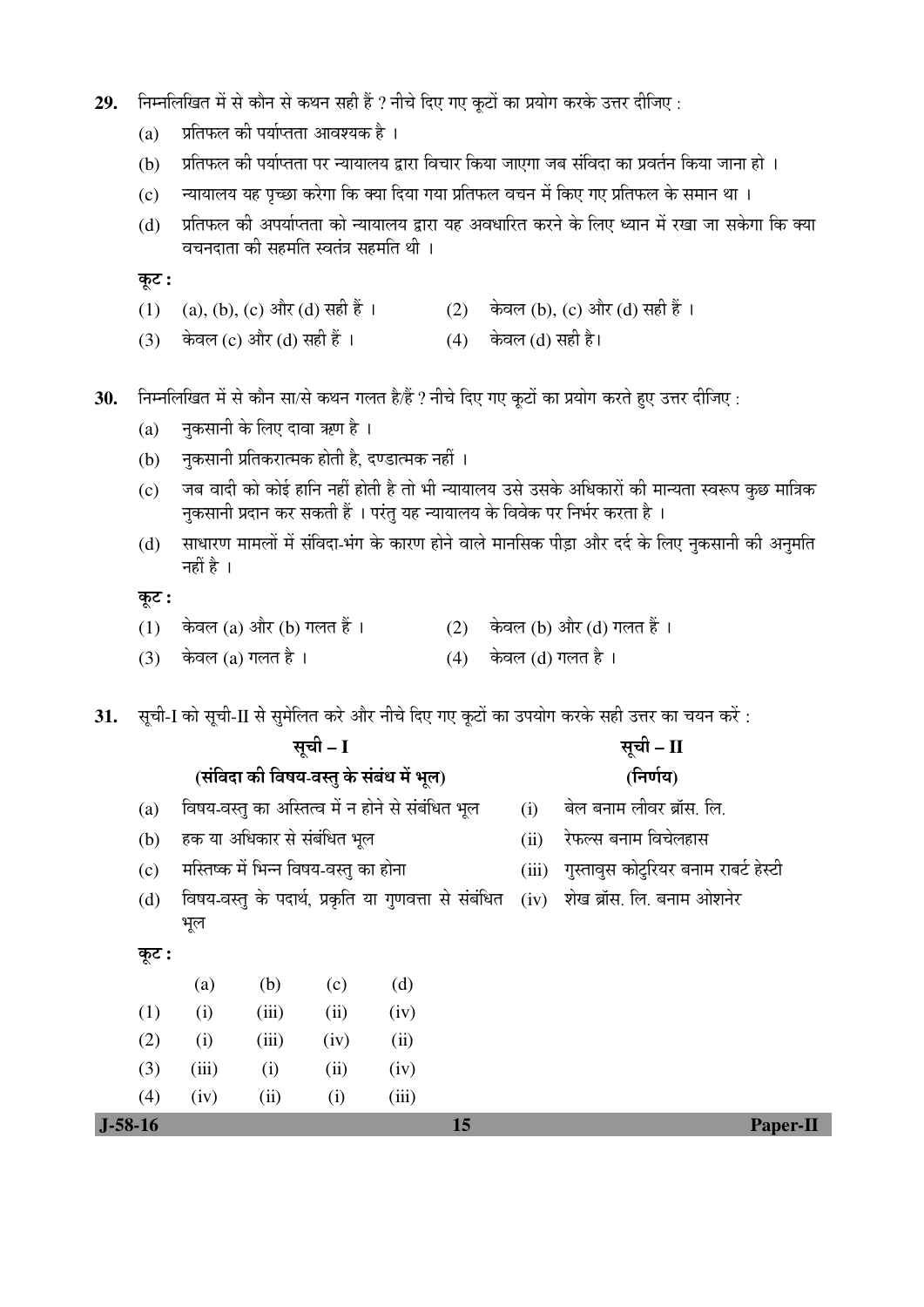- **32.** Read Assertion (A) and Reason (R) and answer using codes given below :
	- **Assertion (A) :** It is well settled that if and when there is frustration, the dissolution of the contract does not occur automatically. It depends on the ground of repudiation or breach, or on the choice or election of either party. It does not depend on the effect of what has actually happened on the possibility of performing the contract.
	- **Reason (R) :** Because Lord Wright laid down this principle in Denny, Mott & Dickson Ltd. V. James B. Fraser & Co. Ltd.

- (1) Both (A) and (R) are right and (R) is correct explanation of (A).
- (2) Both (A) and (R) are wrong.
- (3) (A) is right, but  $(R)$  is wrong.
- (4) (A) is wrong, but  $(R)$  is right.
- **33.** Which of the following are important cases on maxim Damnum sine injuria ? Answer by using codes below :
	- (a) Dickson V/s. Reuter's Telegram Co.
	- (b) Ushaben V/s. Bhagyalaxmi Chitra Mandir
	- (c) Ashby V/s. White
	- (d) Municipal Board of Agra V/s. Ashrafi Lal

# **Codes :**

- (1) (a) and (b) (2) (c) and (d)
- (3) (a) and (c)  $(4)$  (b) and (c)
- **34.** Arrange the following cases in chronological order by using codes :
	- (a) State of Rajasthan V/s. Vidyawati
	- (b) State of Gujarat V/s. Memon Mohamed
	- (c) Rudal Shah V/s. State of Bihar
	- (d) The Secretary of State for India in Council V/s. Hari Bhanji

### **Codes :**

- (1) (a), (b), (c) and (d) (2) (d), (a), (b) and (c)
- (3) (d), (c), (a) and (b) (4) (d), (b), (c) and (a)
- **35.** 'A' threw a lighted squib into a crowd, it fell upon 'X'. 'X' in order to prevent injury to himself threw it further, it fell upon 'Y' and 'Y' in turn did the same thing and it then fell on 'B', as a result of which 'B' lost one of his eyes. Who is liable to 'B' – 'A', 'X' or 'Y' ?
	- (1) No one is liable on the principle of remoteness of damages.
	- (2) 'A' is liable because his act is most proximate cause of damage even though his act was farthest.
	- (3) 'X' is liable because he threw the squib without any danger to him.
	- (4) 'Y' is liable because he caused the injury.

**Paper-II** J-58-16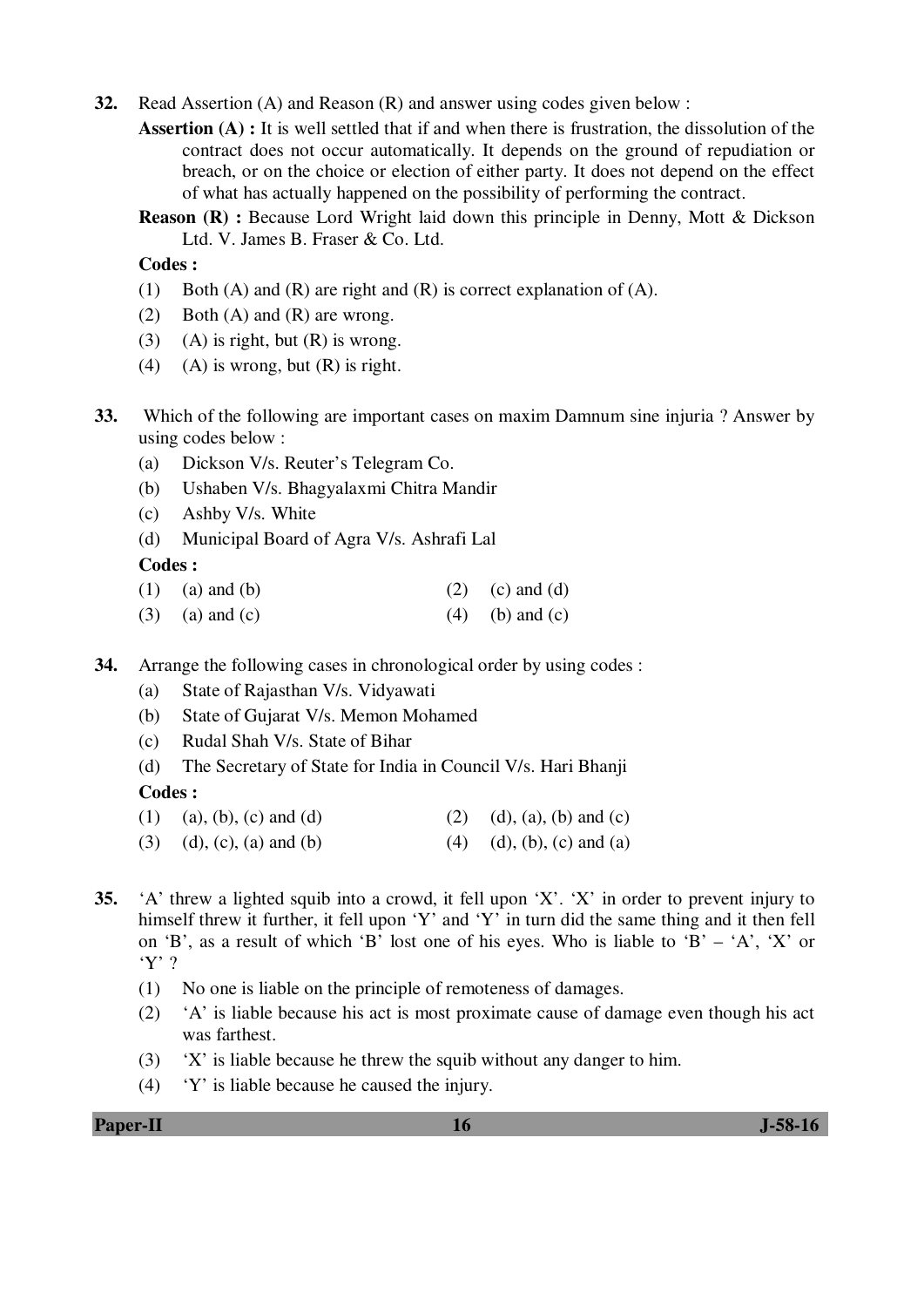- **32.** अभिकथन (A) और कारण (R) पढ़िए और नीचे दिए गए कृटों का प्रयोग करके सही उत्तर दीजिए :
	- **अभिकथन (A) :** यह सस्थापित है कि संविदा के निष्फल हो जाने पर उसका विखंडन स्वत: नहीं होता है । यह निराकरण या भंग के आधार पर या किसी भी पक्षकार के विकल्प या चनाव पर निर्भर करता है । यह संविदा का पालन किए जाने की संभावना पर किस वास्तविक घटना के प्रभाव के कारण है. पर निर्भर नहीं करता ।
	- **कारण (R) :** क्योंकि लार्ड राइट ने यह सिद्धांत डेन्नी. मोट एन्ड डिक्सन लि. बनाम जेम्स बी. फ्रेजर एण्ड कं. लि. में विहित किया है ।

Ûæú™ü **:** 

- (1) (R) और (A) दोनों सही हैं और (R), (A) की सही व्याख्या है ।
- (2)  $(A)$  और  $(R)$  दोनों गलत हैं।
- (3) (A) सही है, परंतु (R) गलत है।
- (4) (A) गलत है, परंतु (R) सही है।
- 33. 'डैमनम साइन इन्ज्यूरिया' सूक्ति पर निम्नलिखित में से कौन से महत्त्वपूर्ण केस आधारित हैं ? नीचे दिए गए कूटों का प्रयोग कर उत्तर दीजिए :
	- (a) डिक्सन बनाम रायटर्स टेलीग्राम कम्पनी
	- (b) उषाबेन बनाम भाग्यलक्ष्मी चित्र मंदिर
	- (c) आशबी बनाम व्हाइट
	- (d) म्युनिसिपल बोर्ड ऑफ आगरा बनाम अशर्फी लाल

कूट :

- (1) (a)  $\exists \pi$  (b) (2) (c)  $\exists \pi$  (d)
- (3) (a)  $\frac{d\vec{r}}{dt}$  (c) (4) (b)  $\frac{d\vec{r}}{dt}$  (c)
- 34. निम्नलिखित केसों को कटों का प्रयोग कर सही कालक्रमानसार व्यवस्थित कीजिए :
	- (a) राजस्थान राज्य बनाम विद्यावती
	- (b) गुजरात राज्य बनाम मेमन मोहम्मद
	- (c) ह्व्दल शाह बनाम बिहार राज्य
	- (d) द सेक्रेटरी ऑफ स्टेट फोर इंडिया इन कौंसिल बनाम हरी भानजी

Ûæú™ü **:** 

- (1) (a), (b), (c)  $\exists \hat{\mathbb{T}}$  (d) (d), (a), (b)  $\exists \hat{\mathbb{T}}$  (c)
- (3) (d), (c), (a)  $\frac{d}{dt}$ (b) (4) (d), (b), (c)  $\frac{d}{dt}$  (a)
- $35.$   $\rightarrow$   $A'$  ने एक जलती हुई फलझड़ी भीड़ पर फेंक दी. यह  $\cdot$ X' पर गिरी ।  $\cdot$ X' ने स्वयं को चोट से बचाने के लिए इसे आगे फेंक दिया, यह 'Y' पर गिरी और 'Y' ने पुन: वही किया और यह फिर 'B' पर गिरी, जिसके परिणामस्वरूप 'B' की एक आँख चली गई । 'B' के प्रति कौन उत्तरदायी है 'A', 'X' या 'Y' ?
	- (1) क्षतिपूर्ति की दुरस्थता के सिद्धान्त के आधार पर कोई उत्तरदायी नहीं है ।
	- (2) 'A' उत्तरदायी है क्योंकि उसका कृत्य हानि का सबसे नजदीकी कारण है भले ही उसका कृत्य सबसे दुरस्थ था ।
	- $(3)$  'X' उत्तरदायी है क्योंकि उसने फुलझड़ी उस पर बिना किसी खतरें के फेंकी ।
	- $(4)$  'Y' उत्तरदायी है क्योंकि उसके कारण चोट पहुंची ।

 **J-58-16 17 Paper-II**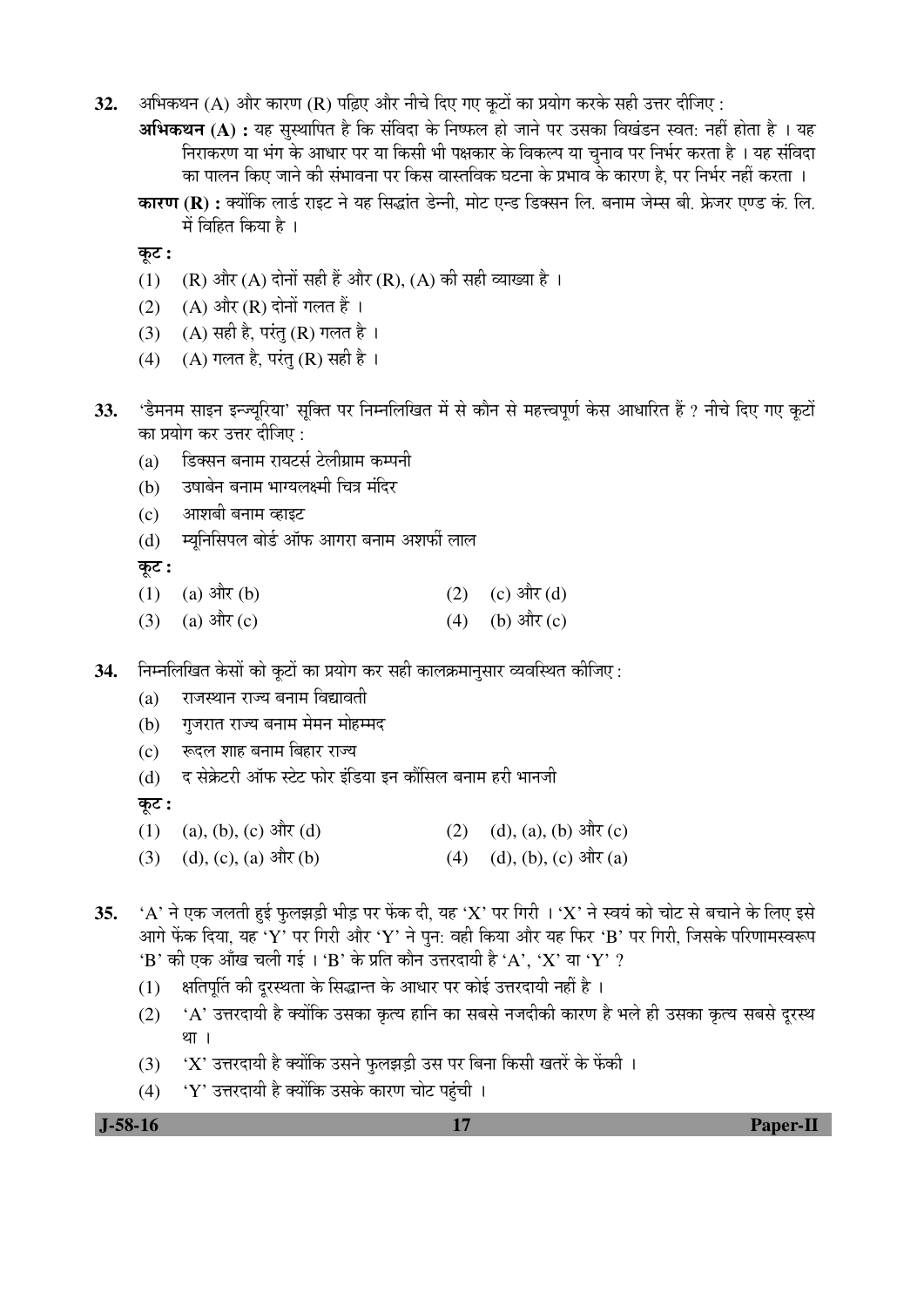**36.** Read Assertion (A) and Reason (R) and answer using codes given below :

Assertion (A) : In case of vicarious liability a master is held liable for negligence of his servant in driving his vehicle in the course of employment.

**Reason (R) :** Municipal Corporation cannot be held liable for the negligence of its servant in driving a vehicle belonging to corporation in course of its business.

#### **Codes :**

- (1) Both (A) and (R) are right and (R) is correct explanation of (A).
- (2) Both (A) and (R) are right, but  $(R)$  is not the correct explanation of  $(A)$ .
- (3) (A) is right, but  $(R)$  is wrong.
- (4) (A) is wrong, but  $(R)$  is right.

**37.** Match List-I with List-II and select the correct answer by using the codes given below.

| $List-I$                |               |                                     |       |        | $List - II$                                       |  |  |
|-------------------------|---------------|-------------------------------------|-------|--------|---------------------------------------------------|--|--|
| (Name of Case)          |               |                                     |       |        | (Decision)                                        |  |  |
|                         |               | (a) Indian Council for Enviro-Legal |       |        | (i) Patient's consent for the operation did not   |  |  |
|                         |               | action V/s. Union of India.         |       |        | imply consent to the removal of her uterus.       |  |  |
| (b) Ryland V/s. Flecher |               |                                     |       |        | (ii) Absolute liability on enterprise carrying on |  |  |
|                         |               |                                     |       |        | hazardous and inherently dangerous activity.      |  |  |
|                         | (c) Lakshmi   | Rajan                               | V/s.  | Malar  | (iii) Liability for keeping dangerous things on   |  |  |
|                         | Hospital Ltd. |                                     |       |        | land.                                             |  |  |
|                         |               | (d) Union of India                  | V/s.  | United | (iv) Contributory negligence of driver cannot be  |  |  |
| Insurance Co. Ltd.      |               |                                     |       |        | imputed to passengers.                            |  |  |
|                         | Codes :       |                                     |       |        |                                                   |  |  |
|                         | (a)           | (b)                                 | (c)   | (d)    |                                                   |  |  |
| (1)                     | (ii)          | (iii)                               | (i)   | (iv)   |                                                   |  |  |
| (2)                     | (i)           | (iii)                               | (ii)  | (iv)   |                                                   |  |  |
| (3)                     | (iv)          | (i)                                 | (ii)  | (iii)  |                                                   |  |  |
| (4)                     | (i)           | (ii)                                | (iii) | (iv)   |                                                   |  |  |

- **38.** Which of the following statement/statements is/are incorrect ? Answer by using codes given below :
	- (a) Mistake of fact or of law, is generally a defence to an action for tort.
	- (b) Law permits use of reasonable force to protect one's person or property.
	- (c) Act of God is a defence if there is working of natural forces with ordinary occurrence.
	- (d) Inevitable accident is not a good defence if the defendant can show that he neither intended to injure the plaintiff nor could he avoid the injury by taking reasonable care.

### **Codes :**

- (1) (a) and (b) only. (2) (a), (b) and (c) only.
- (3) (a), (b), (c) and (d) all. (4) (a), (c) and (d) only.
- **39.** Refusal to answer to an authorised investigating officer could be punished under Section 179 of Indian Penal Code, while giving false answer statement in that process could be punishable as per

| $(1)$ Section 180 |  |  | $(2)$ Section 193 |  |
|-------------------|--|--|-------------------|--|
|-------------------|--|--|-------------------|--|

(3) Section 181 (4) Section 183

| <b>Paper-II</b> | $J-58-16$ |
|-----------------|-----------|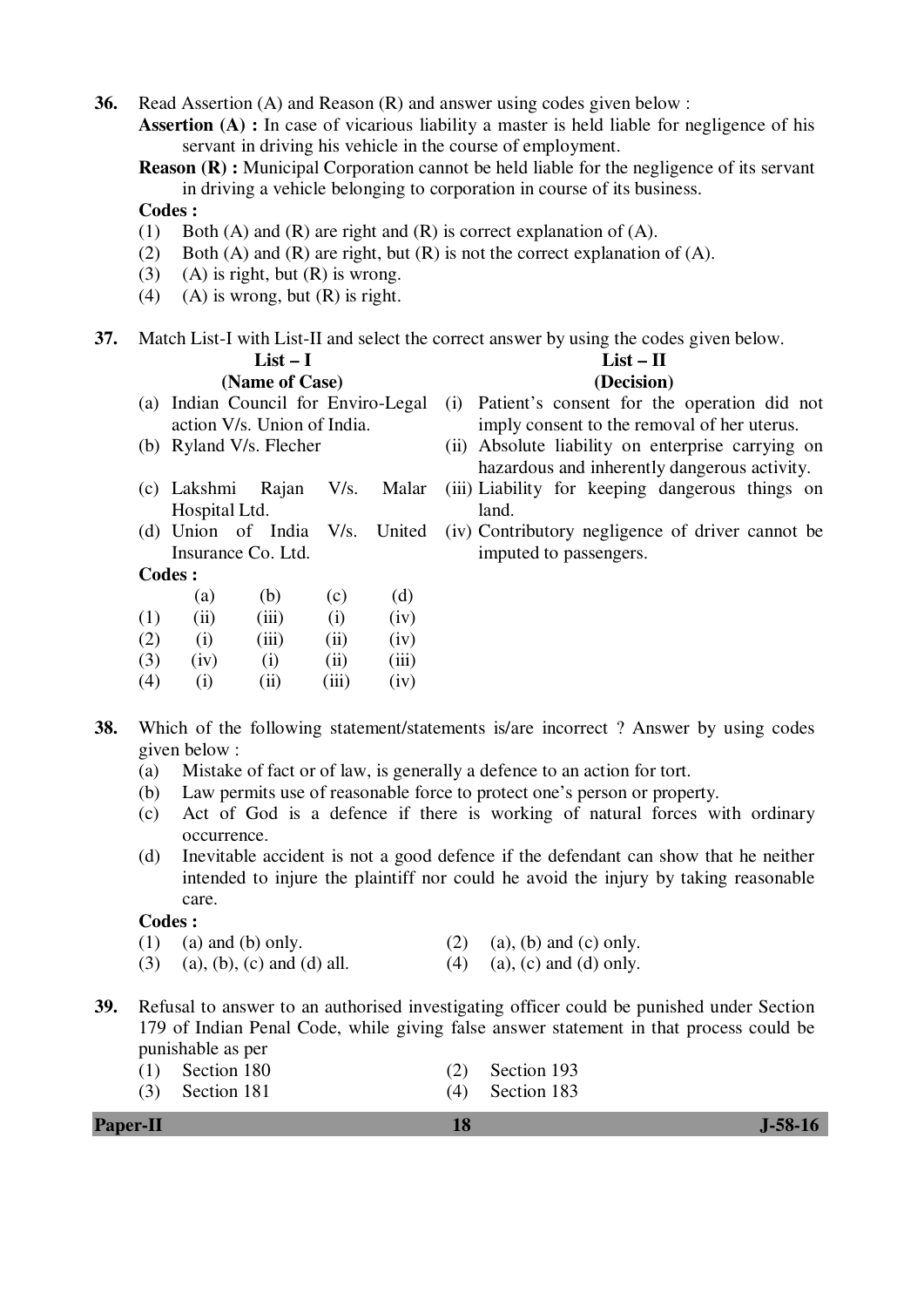**36.** †×³ÖÛú£Ö®Ö (A) †Öî¸ü ÛúÖ¸üÞÖ (R) ¯ÖלÌü‹ †Öî¸ü ®Öß"Öê פü‹ ÝÖ‹ Ûæú™üÖë ÛúÖ ¯ÖϵÖÖêÝÖ Ûú¸ü ˆ¢Ö¸ü ¤üßו֋ :

**अभिकथन (A) :** प्रतिनिधिक दायित्व में मालिक को नियोजन के अनुक्रम में उसकी गाड़ी चलाने में नौकर की उपेक्षा के लिए उत्तरदायी ठहराया जाता है ।

**कारण (R) :** नगर निगम को उसके कार्य हेतु निगम की गाड़ी चलाने में अपने नौकर की लापरवाही के लिए उत्तरदायी नहीं ठहराया जा सकता है ।

Ûæú™ü **:** 

- (1) (A) और (R) दोनों सही हैं और (R), (A) की सही व्याख्या है ।
- (2) (A) और (R) दोनों सही हैं, किंतु (R), (A) की सही व्याख्या नहीं है ।
- (3) (A) सही है, किंतु (R) गलत है ।
- (4)  $(A)$  गलत है, किंतू (R) सही है ।

(3) (iv) (i) (ii) (iii) (4) (i) (ii) (iii) (iv)

37. Äची-I और सची-II को समेलित कीजिए और सचियों के नीचे दिए गए कटों का प्रयोग कर सही उत्तर दीजिए :

|       |                                     | सूची – I |      |      | सूची – II |                                                                                                     |  |  |
|-------|-------------------------------------|----------|------|------|-----------|-----------------------------------------------------------------------------------------------------|--|--|
|       | (केस का नाम)                        |          |      |      |           | (निर्णय)                                                                                            |  |  |
|       |                                     |          |      |      |           | (a) इंडियन कौंसिल फोर एन्वायरो-लीगल (i) शल्य-चिकित्सा के लिए मरीज की सहमति का अर्थ                  |  |  |
|       | ऐक्शन बनाम भारत संघ                 |          |      |      |           | उसका गर्भाशय निकालना नहीं था ।                                                                      |  |  |
|       | (b) रेयलैंड बनाम फ्लेचर             |          |      |      |           | (ii) जोखिमपूर्ण और आत्यंतिक रूप से खतरनाक कार्यकलाप                                                 |  |  |
|       |                                     |          |      |      |           | करने वाले उपक्रम का आत्यंतिक उत्तरदायित्व                                                           |  |  |
|       | (c) लक्ष्मी राजन बनाम मलार हॉस्पिटल |          |      |      |           | (iii) जमीन पर खतरनाक चीजें रखने का उत्तरदायित्व                                                     |  |  |
|       | लिमिटेड                             |          |      |      |           |                                                                                                     |  |  |
|       |                                     |          |      |      |           | (d) भारत  संघ  बनाम  युनाइटेड  इन्श्युरेन्स  (iv) चालक की योगदायी उपेक्षा को सवारियों पर अभ्यारोपित |  |  |
|       | कंपनी लिमिटेड                       |          |      |      |           | नहीं किया जा सकता ।                                                                                 |  |  |
| कूट : |                                     |          |      |      |           |                                                                                                     |  |  |
|       | (a)                                 | (b)      | (c)  | (d)  |           |                                                                                                     |  |  |
| (1)   | (ii)                                | (iii)    | (i)  | (iv) |           |                                                                                                     |  |  |
| (2)   | (i)                                 | (iii)    | (ii) | (iv) |           |                                                                                                     |  |  |

- 38. Fiम्नलिखित में से कौन सा कथन/कौन से कथन सही नहीं है/हैं ? नीचे दिए गए कूटों का प्रयोग कर सही उत्तर दीजिए $\colon$ 
	- (a)  $\vec{a}$  तथ्य की या विधि की भुल सामान्यतया अपकृत्य का प्रतिवाद है ।
	- (b) विधि किसी व्यक्ति या सम्पत्ति की रक्षा के लिए उचित बल के प्रयोग की अनुमति देता है ।
	- (c) देवी कृत्य एक प्रतिवाद होता है यदि साधारण घटना के साथ प्राकृतिक शक्तियों का काम है ।
	- (d) अनिवार्य दुर्घटना एक अच्छा प्रतिवाद नहीं है यदि प्रतिवादी यह दर्शा सके कि न तो उसका आशय वादी को चोट पहंचाना या न ही वह उचित सावधानी बरत कर चोट से बच सकता था ।

Ûæú™ü **:** 

- (1) केवल (a) और (b)  $(2)$  केवल (a), (b) और (c)
- (3) (a), (b), (c) और (d) सभी  $(4)$  केवल (a), (c) और (d)
- 39. प्राधिकृति जाँच अधिकारी को उत्तर देने से मना करना भारतीय दंड संहिता की धारा 179 के अंतर्गत दंडित किया जा सकता है. जबकि उस प्रक्रिया में गलत उत्तर देना किस धारा के अंतर्गत दंडनीय है ?
	- $(1)$   $\frac{180}{(2)}$   $\frac{180}{(2)}$   $\frac{180}{(2)}$   $\frac{180}{(2)}$   $\frac{180}{(2)}$

| $J-58-16$       |                 | <b>Paper-II</b> |
|-----------------|-----------------|-----------------|
| धारा 181<br>(3) | धारा 183<br>(4) |                 |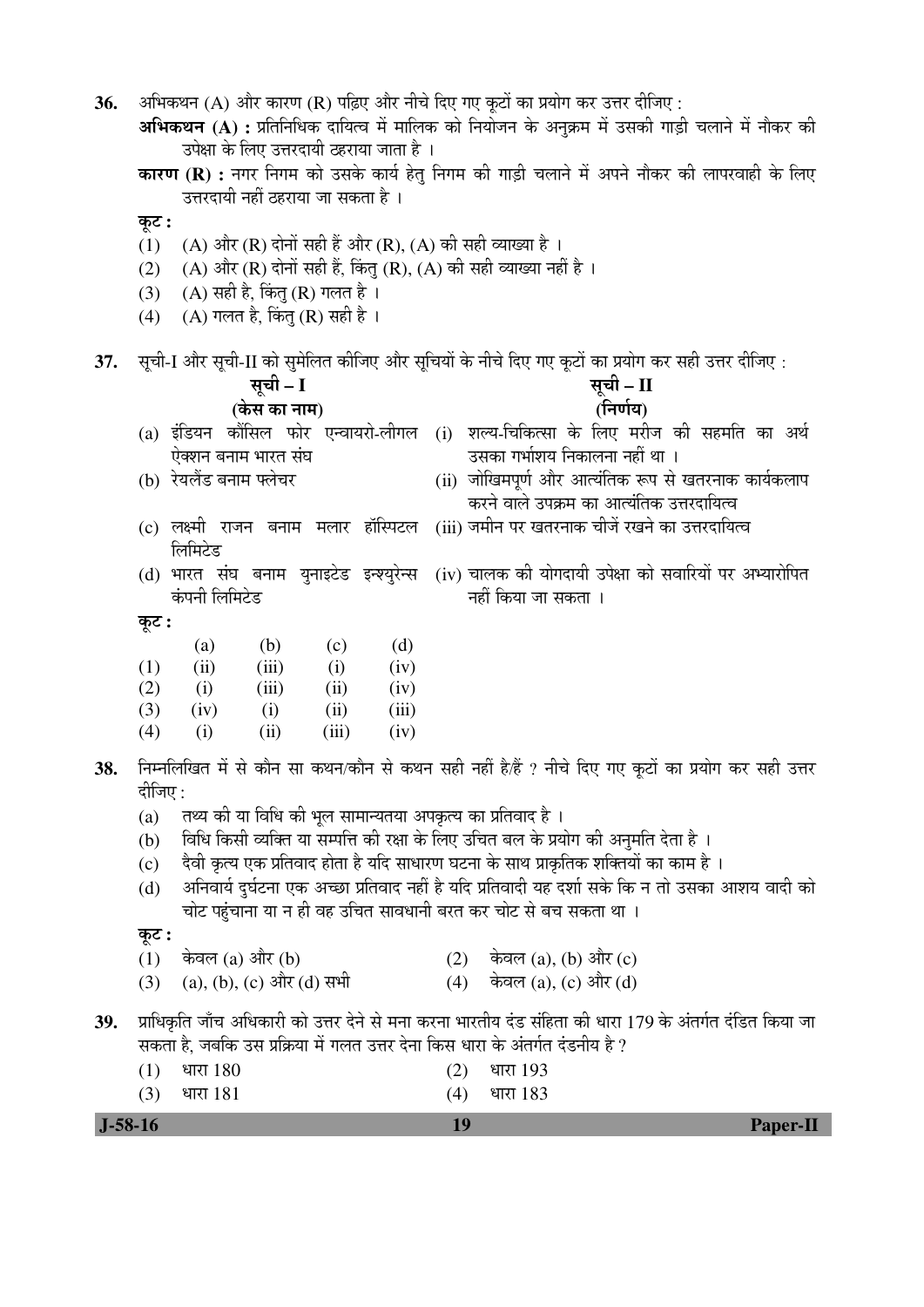- **40.** Under what circumstances gross negligence could amount to knowledge as may be required under Section 299 of Indian Penal Code to impose punishment ?
	- (1) Bonafide belief about a supernatural thing resulting in the direct consequence of death.
	- (2) There was pre-supposition that death will result.
	- (3) Presumption is that the accused had knowledge about the consequence of his act that resulted death.
	- (4) When there is clear difference between lower or higher degree of criminality.
- **41.** 'Sedition' as explained in Sec. 124-A is akin to treason and the offences are against the State. But certain gestures like cartoons, although may not have wit or humour could not be penalised because :
	- (1) It carries only anger or disgust.
	- (2) The mere act causes dis-affection to the government.
	- (3) Represents dis-loyality against the government.
	- (4) The manner of expression is to change the government.
- **42.** The judicial reforms unfolding the mistry behind medicalisation of consent in rape cases has an impact of less nuanced understanding by the phallocentric society is based on
	- (1) Compromise is Rape cases.
	- (2) Ramification against sanctions of law in rape cases.
	- (3) Resulting out of love affairs against the societal codes.
	- (4) Juvenile governance of gender issues.
- **43.** When a minor leaves her parental house completely without any inducement from the accused, then what offence it amounts to ?
	- (1) Abduction (2) Enticing
	- (3) Kidnapping (4) No offence
- **44.** Which of the following distinctive feature do not relate to wrongful restraint and wrongful confinement ?
	- (1) Wrongful restraint is partial restraint of personal liberty while wrongful confinement is absolute restraint of personal liberty.
	- (2) Wrongful restraint implies wrongful confinement.
	- (3) 'Wrongful confinement' requires circumscribing limits while 'wrongful' representation is boundaryless.
	- (4) In wrongful confinement there is restriction of movement in all directions, while in wrongful restriction the movement is not total restriction in all directions.
- **45.** Rejection or modification of Award may be made by the Appropriate Government by a Notification
	- (1) On the ground of National Economy or Social Justice.
	- (2) On the ground of error in the Award.
	- (3) On the ground of prejudice caused to a section of workers.
	- (4) On the ground of Quantum of Award.

**Paper-II 20 J-58-16**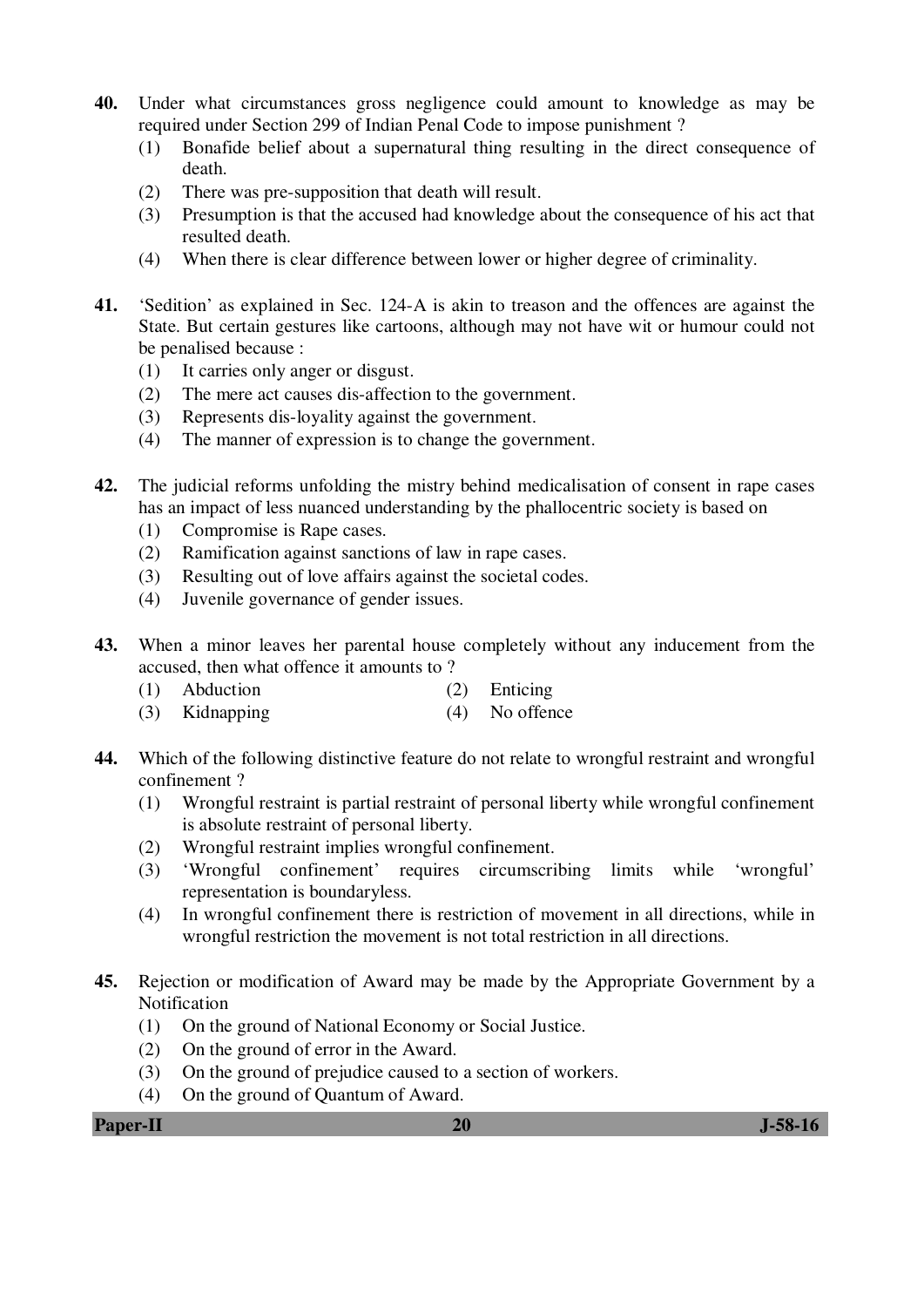- 40. किन परिस्थितियों में घोर उपेक्षा को दंड अधिरोपित करने के लिए भारतीय दंड संहिता की धारा 299 के अंतर्गत यथा अपेक्षित जानकारी मानी जा सकती है ?
	- (1) अलौकिक चीज के बारे में सद्भावी विश्वास जिसके कारण मृत्यु का सीधा परिणाम हुआ ।
	- (2) पूर्वकल्पना कि परिणामत: मृत्यू होगी ।
	- (3) उपधारणा कि अभियुक्त को अपने कार्य, जिसके परिणामस्वरूप मृत्यु हुई, के परिणाम की जानकारी थी ।
	- (4) जब अपराध की निम्न या उच्च डिग्री के बीच स्पष्ट भेद है ।
- 41. धारा 124-A की व्याख्या के अनुसार 'राजद्रोह' विश्वासघात के सदृश है और राज्य के विरुद्ध अपराध है । किंत् ँ कतिपय अंग-विक्षेप जैसे कार्टून, हालांकि उनमें वाकुपट्ता और हास्य नहीं है, को दंडित नहीं किया जा सकता है क्योंकि $\cdot$ 
	- (1) यह सिर्फ क्रोध या विरक्ति का वाहक होता है।
	- $(2)$   $\,$  इस कार्य से सरकार के प्रति स्नेह कम होता है ।
	- (3) सरकार के विरुद्ध अविश्वसनीयता को प्रतिबिम्बित करता है ।
	- $(4)$   $\,$  अभिव्यक्ति का तरीका सरकार में परिवर्तन के लिए है ।
- 42. बलातसंग केसों में सम्मति के चिकित्सिकरण के पीछे रहस्य करने वाले न्यायिक सुधार का लिंग केन्द्रित समाज द्वारा कम समझ का प्रभाव निम्नलिखित में से किस पर आधारित है ?
	- (1) बलातसंग के केसों में समझौता
	- (2) बलातसंग केसों में कानून के प्रतिबंधों के विरुद्ध प्रशाखन
	- (3) सामाजिक संहिताओं के विरुद्ध प्रेम निवेदन के परिणामत: होने वाला
	- (4) लिंग विषयक मुद्दों का किशोर शासन
- 43. जब एक अवयस्क, अभियुक्त से किसी प्रलोभन के बिना अपने माता-पिता का घर पूरी तरह से छोड़ देता है तो यह कौन सा अपराध है ?
	- $(1)$  अपहरण  $(2)$  फुसलाना
	- (3) व्यपहरण (4) कोई अपराध नहीं ।
- 44. Fiम्नलिखित में से कौन सी विशेषता दोषपूर्ण अवरोध और दोषपूर्ण परिरोधन से संबंधित नहीं है ?
	- $(1)$  दोषपूर्ण अवरोध व्यक्तिगत स्वतंत्रता का आंशिक अवरोध है जबकि दोषपूर्ण परिरोधन व्यक्तिगत स्वतंत्रता का पूर्ण अवरोध है ।
	- (2) दोषपर्ण अवरोध का अर्थ दोषपर्ण परिरोधन है।
	- (3) दोषपूर्ण परिरोधन के लिए परिसीमा की अपेक्षा होती है जबकि दोषपूर्ण प्रतिनिधित्व की कोई सीमा नहीं होती ।
	- (4) दोषपूर्ण परिरोधन में सभी दिशाओं में आने-जाने पर प्रतिबंध होता है जबकि दोषपूर्ण प्रतिबंध में सभी दिशा में आने-जाने पर पूर्ण प्रतिबंध नहीं होता है ।
- 45. एक अधिसचना के माध्यम से उपयक्त सरकार के द्वारा अधिनिर्णय का अस्वीकरण अथवा संशोधन किया जा सकता है $\cdot$ 
	- $(1)$  ) राष्टीय अर्थव्यवस्था अथवा सामाजिक न्याय के आधार पर
	- $(2)$  अधिनिर्णय में त्रुटि के आधार पर
	- $(3)$  श्रमिकों के एक वर्ग के पूर्वाग्रह कारणों के आधार पर
	- (4) अधिनिर्णय की मात्रा के आधार पर

 **J-58-16 21 Paper-II**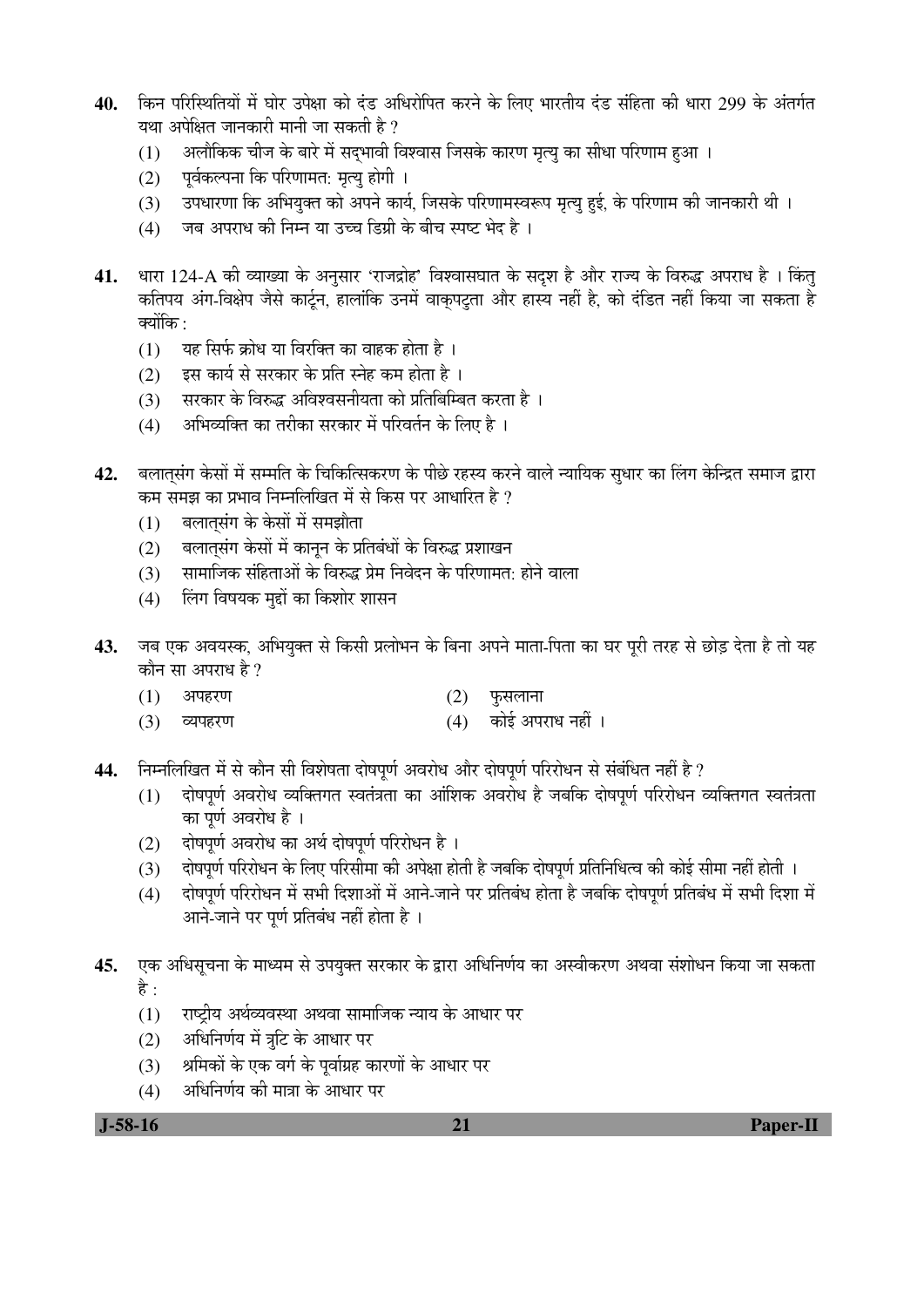**46.** Read Assertion (A) and Reason (R) and answer using the codes given below :

**Assertion (A) :** The power to refer disputes to Industrial Tribunals and enforce their awards is an essential corollary to the obligation that lies on the Government to secure conclusive determination of the disputes with a view to redressing the legitimate grievances of the parties.

**Reason (R) :** Such obligation arise from the imposition of restraints on the rights of strike and lock-out.

 **Codes :** 

- (1) Both (A) and (R) are true and (R) is the correct explanation of (A).
- (2) Both (A) and (R) are true, but (R) is not the correct explanation of (A).
- (3) (A) is true, but  $(R)$  is false.
- (4) (A) is false, but  $(R)$  is true.
- **47.** Under the Industrial Disputes Act, the Conciliation Officer has
	- (1) Legal duty and can summon the parties for an amicable settlement.
	- (2) No legal duty till some action is taken against the workman and can only persuade the parties for an amicable settlement.
	- (3) Legal duty for which a writ of Mandamus lie.
	- (4) Legal duty coupled with adjudicatory powers.
- **48.** Which one of the following statement is correct under the Industrial Disputes Act ?
	- (1) Collective Bargaining agreements are enforceable as a settlement arrived as between workers and employers.
	- (2) Collective Bargaining agreements are treated as gentlemen agreement and hence enforcement depends on goodwill of the parties.
	- (3) Collective Bargaining agreements are not enforceable until it is approved by the Government.
	- (4) Collective Bargaining agreements are enforceable only through court of law.
- **49.** "To deter reckless, unjust, unfair or malafide closure, the requirement of a prior permission for closure by itself cannot be unreasonable restriction on the fundamental right of an employer" was observed in one of the following case :
	- (1) Excel Wear V/s. Union of India.
	- (2) Hindalco Industries Ltd. V/s Union of India.
	- (3) Workmen V/s. Meenakshi Mills Ltd.
	- (4) Papanasam Labour Union V/s. Madura Coats Ltd. and another.
- **50.** Which one of the following statement is right ?
	- (1) A Registered Trade Union can create a separate political fund for the promotion of civic and political interests of its members.
	- (2) A Registered Trade Union cannot enter into contract with anyone in its own name.
	- (3) A Registered Trade Union cannot enter into agreement with its members.
	- (4) A Registered Trade Union cannot acquire, hold and dispose of movable properties.

 $\overline{\phantom{a}}$   $\overline{\phantom{a}}$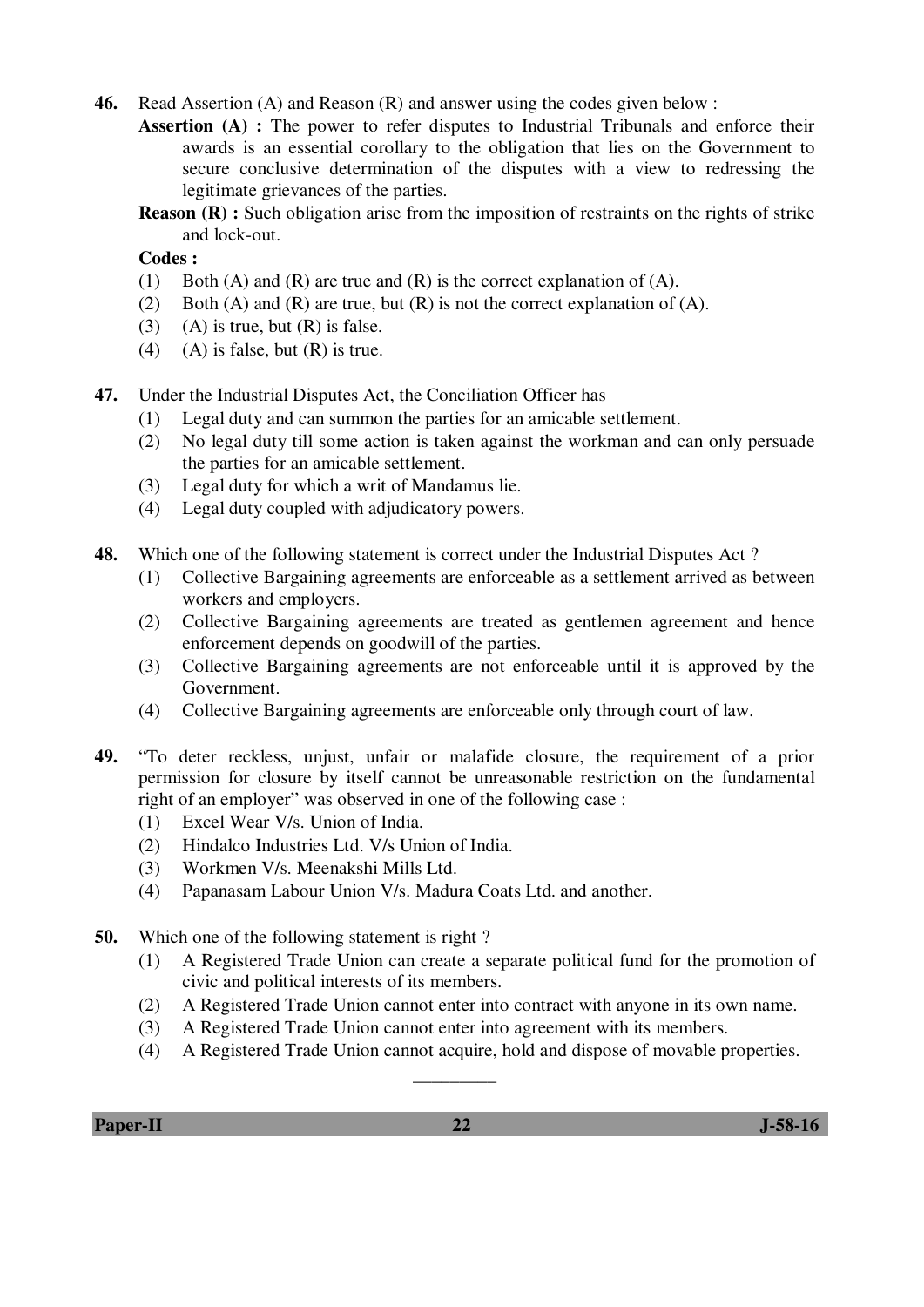- 46. अभिकथन (A) और कारण (R) पर विचार करते हुए नीचे दिए गए कूटों में से सही उत्तर का चयन करें :
	- **अभिकथन (A) :** औद्योगिक न्यायाधिकरणों के पास विवादों को भेजने और उनके अधिनिर्णय को लाग करने का दायित्व सरकार पर है ताकि पक्षों की न्यायसंगत शिकायतों के समाधान की दृष्टि से विवादों के निर्णायक निर्धारण को सुरक्षित किया जा सके ।

**कारण (R) :** हड़तालों और ताला-बंदी के अधिकारों पर रोक लगाने से ऐसी बाध्यताएं उभरती हैं ।

# कूट :

- (1)  $\vec{r}$  दोनों (A) और (R) सही हैं और (R), (A) की सही व्याख्या है ।
- $(2)$  and  $(A)$  और  $(R)$  सही हैं लेकिन  $(R)$ ,  $(A)$  की सही व्याख्या नहीं है ।
- (3) (A) सही है, लेकिन (R) गलत है।
- (4) (A) गलत है, लेकिन (R) सही है।

47. औद्योगिक विवाद अधिनियम के अंतर्गत, समाधान अधिकारी रखता है :

- (1) विधिक कर्तव्य और एक सौहार्दपूर्ण समझौते के लिए पक्षों को सम्मन भेज सकता है ।
- (2) श्रमिक के खिलाफ कुछ कार्रवाई किए जाने तक कोई विधिक कर्तव्य नहीं और सिर्फ एक सौहार्दपूर्ण समझौते के लिए पक्षों को राजी कर सकता है ।
- (3) विधिक कर्तव्य जिसके लिये परमादेश की याचिका निहित है ।
- $(4)$  विधिक कर्तव्य के साथ निर्णायक शक्ति
- 48. औद्योगिक विवाद अधिनियम के अंतर्गत निम्नलिखित में से कौन सा कथन सही है ?
	- (1) Ağumö और नियोक्ताओं के बीच एक समझौते के लिए सामहिक सौदेबाजी समझौते प्रवर्तनीय हैं)।
	- (2) सामहिक सौदेबाज़ी समझौतों को सौम्य समझौते के रूप में समझा जाता है और इस प्रकार से प्रवर्तन पक्षों के सदभाव पर निर्भर करता है ।
	- (3) सामूहिक सौदेबाज़ी समझौते सरकार के द्वारा स्वीकृत होने तक प्रवर्तनीय नहीं होते हैं ।
	- (4) सामहिक सौदेबाजी समझौते केवल विधि न्यायालय के द्वारा ही प्रवर्तनीय होते हैं ।
- 49. "असावधानी, अनुचित, अन्याय अथवा दुर्भावपूर्ण समापन को आस्थागित करने के लिए, स्वयं के द्वारा समापन के लिए एक पूर्व अनुमति की आवश्यकता एक नियोक्ता के बुनियादी अधिकार पर अनुचित प्रतिबंध नही हो सकता" <u>का निम्नलिखित में से किस मामले में अनपालन किया गया था ?</u>
	- (1) एक्सल वियर बनाम भारत संघ
	- (2) हिन्डालको इंडस्ट्रीज लिमिटेड बनाम भारत संघ
	- $(3)$  श्रमिक बनाम मीनाक्षी मिल्स लिमिटेड
	- (4) पापनाशम लेबर यनियन बनाम मदरा कोटस लिमिटेड और अन्य
- 50. निम्नलिखित में से कौन सा कथन सही है ?
	- (1) एक पंजीकृत व्यापार संघ अपने सदस्यों के नागरिक और राजनीतिक हितों के प्रोत्साहन के लिए एक पृथक राजनीतिक कोष का निर्माण कर सकता है ।
	- (2) एक पंजीकृत व्यापार संघ अपने स्वयं के नाम से किसी के भी साथ समझौता नहीं कर सकता ।
	- (3) एक पंजीकृत व्यापार संघ अपने सदस्यों के साथ समझौता नहीं कर सकता ।
	- (4) एक पंजीकृत व्यापार संघ चल सम्पत्तियों को अर्जित, धारण और व्ययन नहीं कर सकता ।

\_\_\_\_\_\_\_\_\_\_\_\_